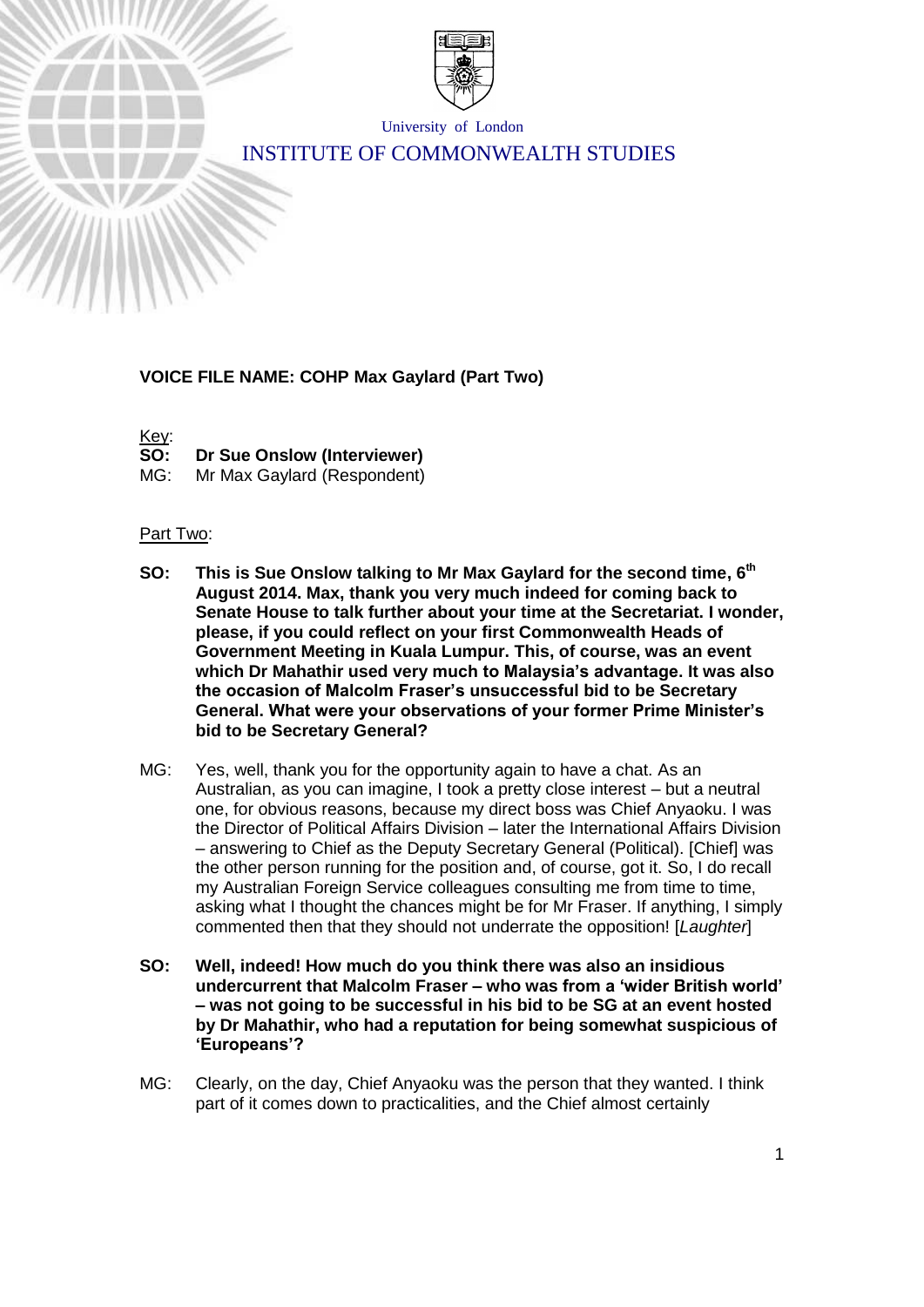networked a lot better than perhaps Malcolm Fraser did. It was not that Malcolm Fraser didn't try. He travelled the Commonwealth with ambassadors and senior officials from Canberra in tow. So, he certainly did the legwork, but there might have been a feeling – according to what I recall – that this is the first ex-Prime Minister that's seeking to become the Secretary General. Before that, they'd been ministers: senior officials of one type or the other. And, of course, Malcolm Fraser wasn't just any Prime Minister. He had been prominent on the Eminent Persons Group for Southern Africa, together with General Obasanjo and others. So, it wasn't that he was not known. He *was* known; he did have 'form' in the sense that he had served on the Eminent Persons Group. At the end of the day, it was decided by secret ballot, and one networked better than the other and for various reasons was more appealing. I think it might have been a surprise to the Australians on the day, at the conference venue in Kuala Lumpur. I was there – not in the room, just outside. Anyway, I remember an Australian friend of mine who was working with Malcolm Fraser's team coming out of one of the early preparatory sessions where it had been decided that the ballot would be secret, saying, "We've got it, we've got it," and I said, "Well, you'd better wait a bit." [*Laughter*] And, of course, they didn't have it, and what had almost certainly happened was that some Heads who had earlier promised their vote to Malcolm Fraser didn't deliver on the day. The secret ballot was probably the deciding factor for the Chief, not Mr Fraser.

- **SO: I know that before the start of the heads' meeting there was an expectation that the ballot – such as there was – was going to take place at the Retreat, and Dr Mahathir was very keen that it should be got out of the way as soon as possible in the proceedings.**
- MG: It was. It was a done deal before the Retreat.
- **SO: Were you aware that Mrs Thatcher approached Dr Mahathir on the eve of the Summit and said, "Please don't let South Africa dominate the proceedings"? Dr Mahathir, too, didn't want it to be a one issue summit.**
- MG: I wasn't aware of that. But if that was her plea, then it failed, because in addition to the election of the new Secretary General, the issue that really dominated that CHOGM – and these were two week CHOGMs, remember – was South Africa. If it wasn't going to be the most talked about item, there was no going back when the Heads allowed the Commonwealth Committee of Foreign Ministers on South Africa, the CCFMSA, to attend the CHOGM to put together and discuss the South Africa segment of the Communiqué. I should emphasise that, at the CHOGMs then – not so much now, I think – it was the Presidents and Prime Ministers who attended. They guarded jealously 'their' CHOGM, and ministers were not generally welcome. So, the advent of the Commonwealth Committee of Foreign Ministers – there were nine of them, I think, who came – that, in itself, was different.

#### **SO: That was a departure?**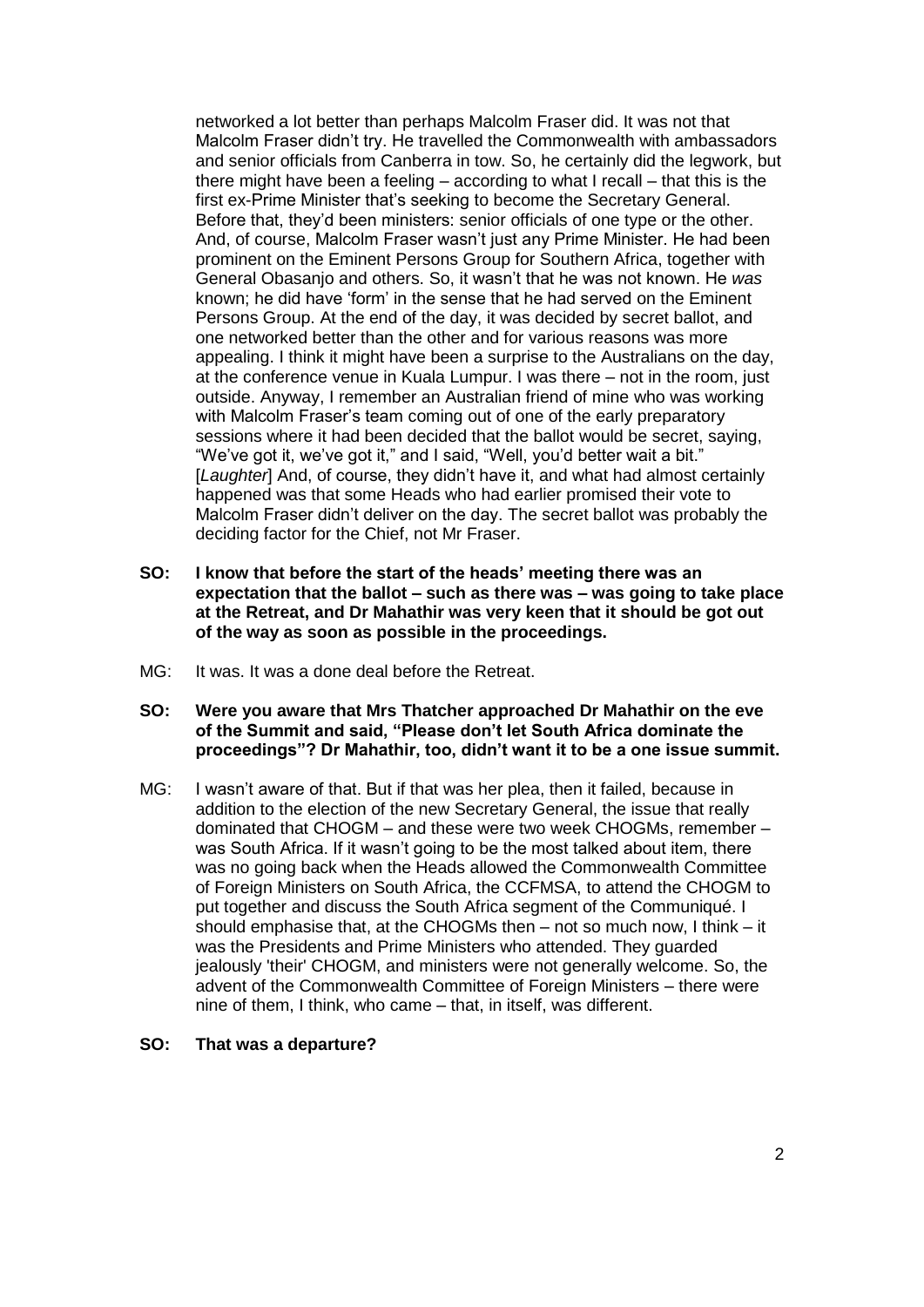- MG: It was a departure. And they sat long nights and days and wrestled with the issue of South Africa. It was here, I think, where Mrs Thatcher at one stage said she was in…what was it? A "majority of one", or a "minority of one".
- **SO: [***Laughter***] "A minority of 1 to 45", I believe was how she described it.**
- MG: [*Laughter*] Whatever it was.
- **SO: You referred to that in your first interview. Also, coming out of that particular heads of government meeting was the Langkawi Declaration on Climate Change.**
- MG: Yes.
- **SO: The other issue I wanted to ask you about was the High Level Review process. I understand that Malaysia was in the chair and that the group was tasked to review the capacity of the Commonwealth – in particular, also, the capacity of the Secretariat – to achieve current and future tasks. I wondered if you were involved in this in any way. Were you providing the Secretariat support for this officials committee?**
- MG: Well, I was, nominally, but I recall I had to leave that largely to others because I was wrapped up with the South Africa issue. I was [overseeing] the to-ing and fro-ing on the language and the wrestling with the communiqué, and all that sort of thing. To be honest, I don't recall too much about the detailed consideration of the High Level Review. But together with the South Africa issue, there was a connecting thread from Kuala Lumpur to the following CHOGM in Harare two years later, where the basic theme was the promotion of democracy and good governance and which spawned the seminal 1991 Harare Declaration. A lot of work went into preparing for Harare and the making of the Declaration.
- **SO: As an individual personal observation, how effective do you believe Robert Armstrong was as a key British civil servant? He was Secretary to the Cabinet at that particular point…**
- MG: He was the chief civil servant, yes.

### **SO: Yes, he was, indeed. Was he an effective contributor to the Commonwealth process?**

MG: My recollection is that he was very much involved, and was very available to the Secretary General – certainly to Ramphal, and I think he was still there when the Chief took up the reins at the end of 1990. Very involved. In fact, the British Foreign and Commonwealth Office had a section of officers dealing with the Commonwealth as a concept and as an institution, and [these officers] took a very close interest in everything that we did.

# **SO: Did you find them helpful, supportive, available? Engaged?**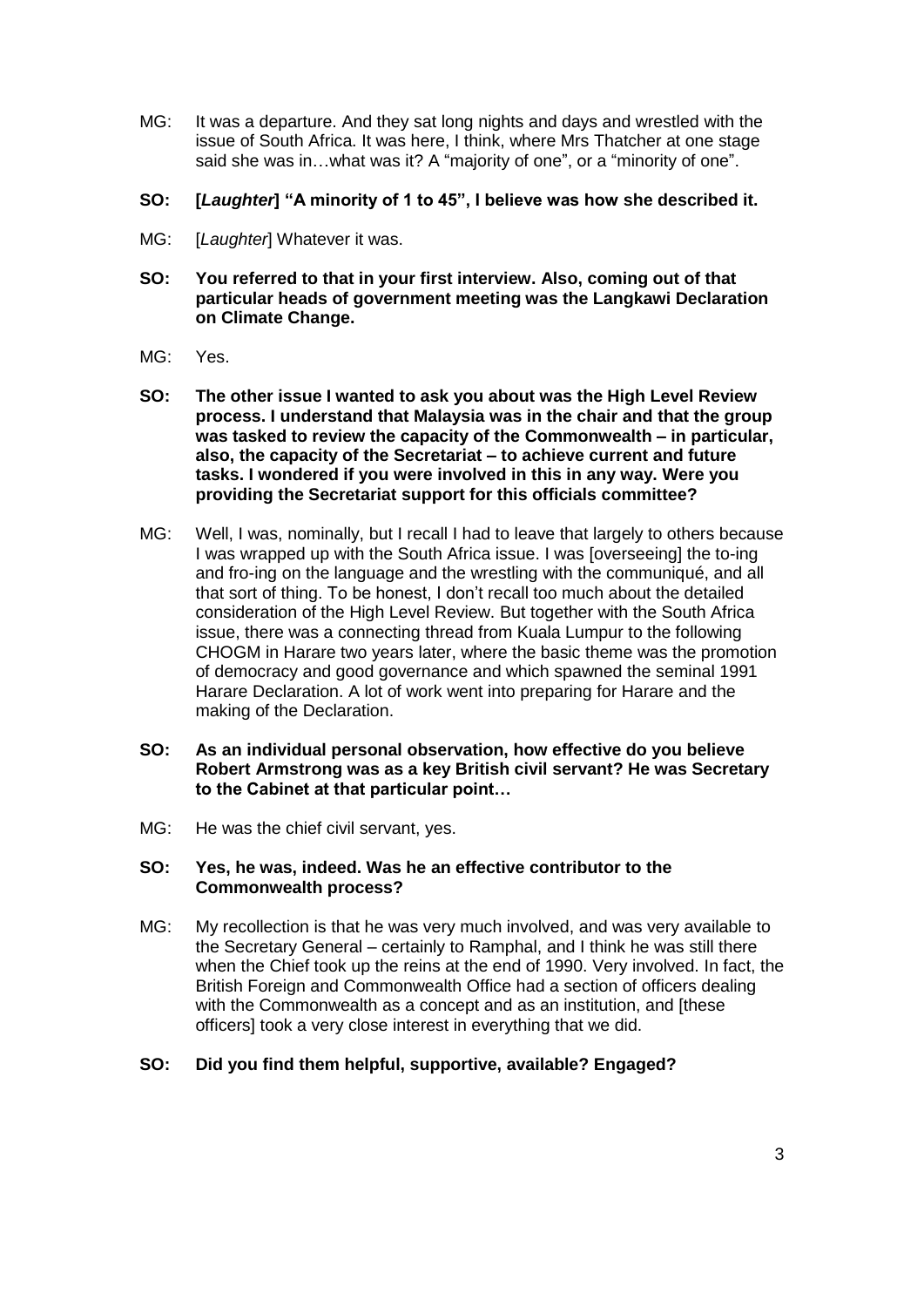- MG: Very available, yes. We wandered across to their offices and they to ours quite frequently.
- **SO: So. you didn't have a sense of animosity towards a 'jumped-up' institution or anything like that? That it genuinely was a collaborative, interested and engaged relationship?**
- MG: I thought so. And for the preparation of communiqués not just [for] the CHOGMs but for any other ministerial meetings, but particularly the CHOGM communiqués – with all of us being in London, they had a bit of head start in a way, I guess, over other Commonwealth bureaucracies. But, in any case, they were very interested and very involved.
- **SO: This is interesting, because it contrasts sharply with how Don McKinnon describes his relationship with the Permanent Under-Secretary at the Foreign Office, and the relationship between Marlborough House and the FCO during his time after 2000.**
- MG: Was it combative?
- **SO: Well, he suggests that there was a particular series of meetings that he had convened but which Sir Michael Jay didn't even – as he put it – "walk across St James' Park" to attend.**
- MG: No, that wasn't the case in my time. Not because of me! [*Laughter*] At least partly because of Sonny Ramphal and the Chief: they had ready access, as far as I could see.
- **SO: Max, please, if I could ask you about the Harare Declaration. You said that the work towards good governance, democracy and democratization was initiated at the Kuala Lumpur summit. The Commonwealth's first election observer mission went to Malaysia, which was not altogether comfortable, shall we say? But by October of 1991, the Harare Declaration was pronounced – the second most important document for the Commonwealth, following on from the Singapore Declaration…**
- MG: Yes.
- **SO: I have a copy of it here. At the [June 2013 witness seminar on the History](http://www.commonwealthoralhistories.org/witness-seminar-the-heartbeat/)  [of the Commonwealth Secretariat,](http://www.commonwealthoralhistories.org/witness-seminar-the-heartbeat/) you said that, "The preparation of the document itself had taken place over many months: lots of consultations with lots of debate, argument about content." Please, could you elaborate on its emergence and the "lots of consultation, lots of debate, and lots of argument about content"?**
- MG: I guess the first point to make is that, by this time, the Chief had taken over as Secretary General. He was very careful that the drafting of the Declaration was seen to be prepared by the Secretariat on behalf of the members, and fully reflecting the range of views. So, he and his colleagues had to be very careful about not being seen to be paying too much attention to any particular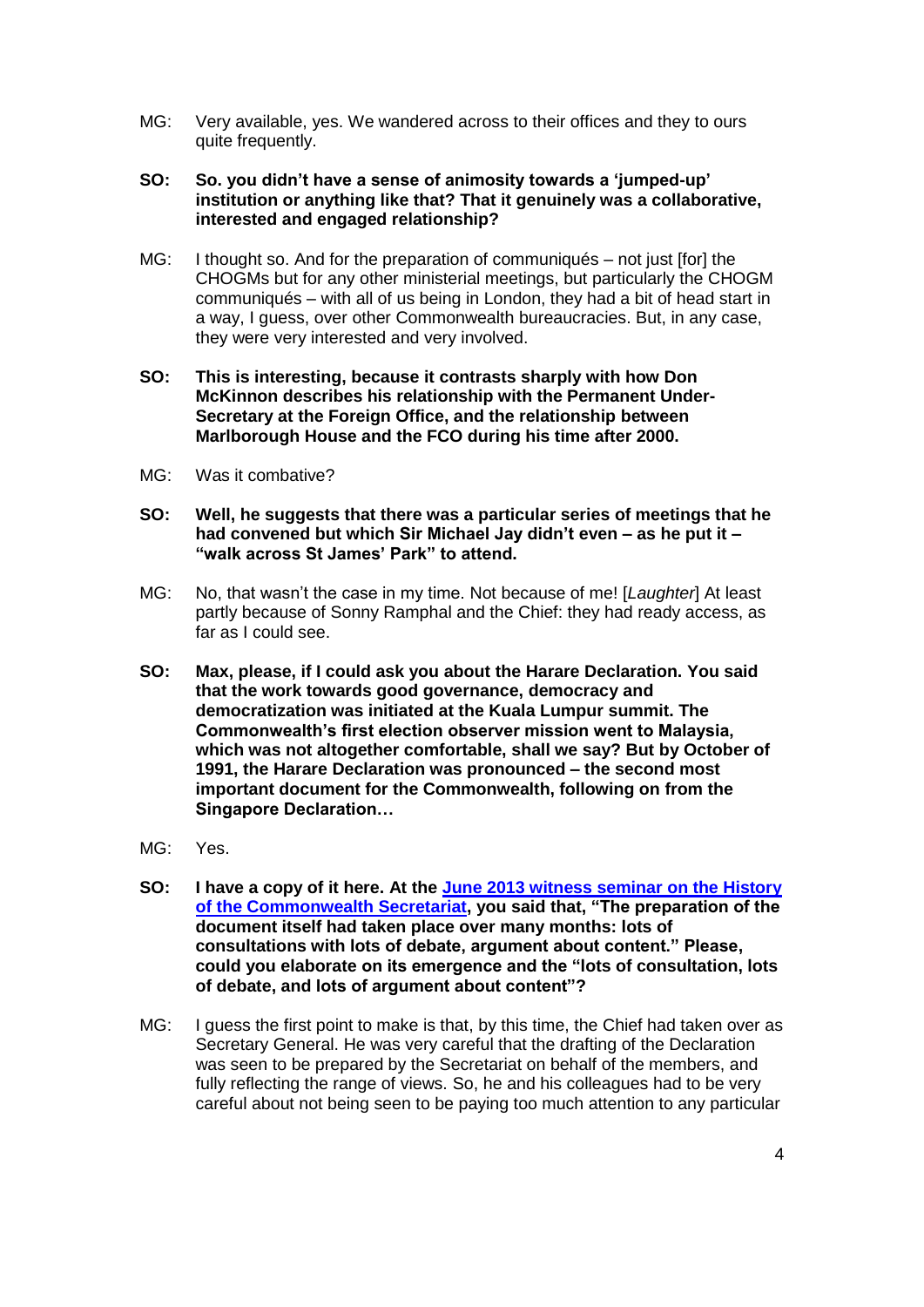member. And, of course, the UK, being based in London [*Laughter*] – and, we being based in London, along with them – had a bit of a head start. The FCO people contributed a lot of thinking and work on it. They were contributing, but I don't recall that we ever came to blows or serious disagreements, because not only them [but] others through the High Commissions were also interested and active. So, it was, from my perspective, very much a consultative process as we went along. But the Secretariat, led by Chief as the Secretary-General, retained full control over the draft.

By the time we got to Harare – a couple of weeks before the actual event, I suppose, or a week or so – that's where President Mugabe came into play as the host and the Chair of the meeting. So, the final drafting of the Communiqué obviously involved him and one or two of his most senior advisers. Of course, there was plenty of interest from elsewhere – the Indians and the Malaysians, in particular, in addition to the Australians, the British, the New Zealanders and Canadians. The Malaysians were particularly interested. They were playing a very proactive role in Commonwealth affairs at this stage. As I might have reflected before, when it came to the final document, which was being massaged by everyone, there was still a sticking point. The term 'good governance' was not acceptable to most, and so it eventually became 'just and honest government'. And there was quite a debate about this.

#### **SO: Yes, you said that the Malaysians and the Indians objected because they felt it was too nebulous.**

MG: Yes, and that's why the terminology became 'just and honest government'. Not good governance, because it was thought that this might have been perceived to be verging on interference – perhaps an attack on sovereignty. At the end of the day, I think it might have been the Chief himself who came up with 'just and honest government'.

#### **SO: So, the Indians were objecting because they too felt that it wasn't sufficiently concrete?**

- MG: I think so. You see, there was also particular concern about the extent to which an international institution should or should not be interfering in sovereign affairs. So, that issue was always there, particularly as the observer groups started to get underway. There was only one by that stage, but in the next five years we must have done fifteen or twenty. I can't remember exactly how many.
- **SO: When I interviewed Dr Mahathir, he reflected that he felt that there were democratic processes in place if the opposition was allowed to vote. I wondered if the Malaysian leadership modified, in any way, a commitment to a Commonwealth-wide declaration on 'good governance'?**
- MG: Well, not just Malaysia. I would say [that], amongst many of the Commonwealth countries, there was still not so much a stiff resistance, but doubts as to where the debate on human rights and democracy would lead.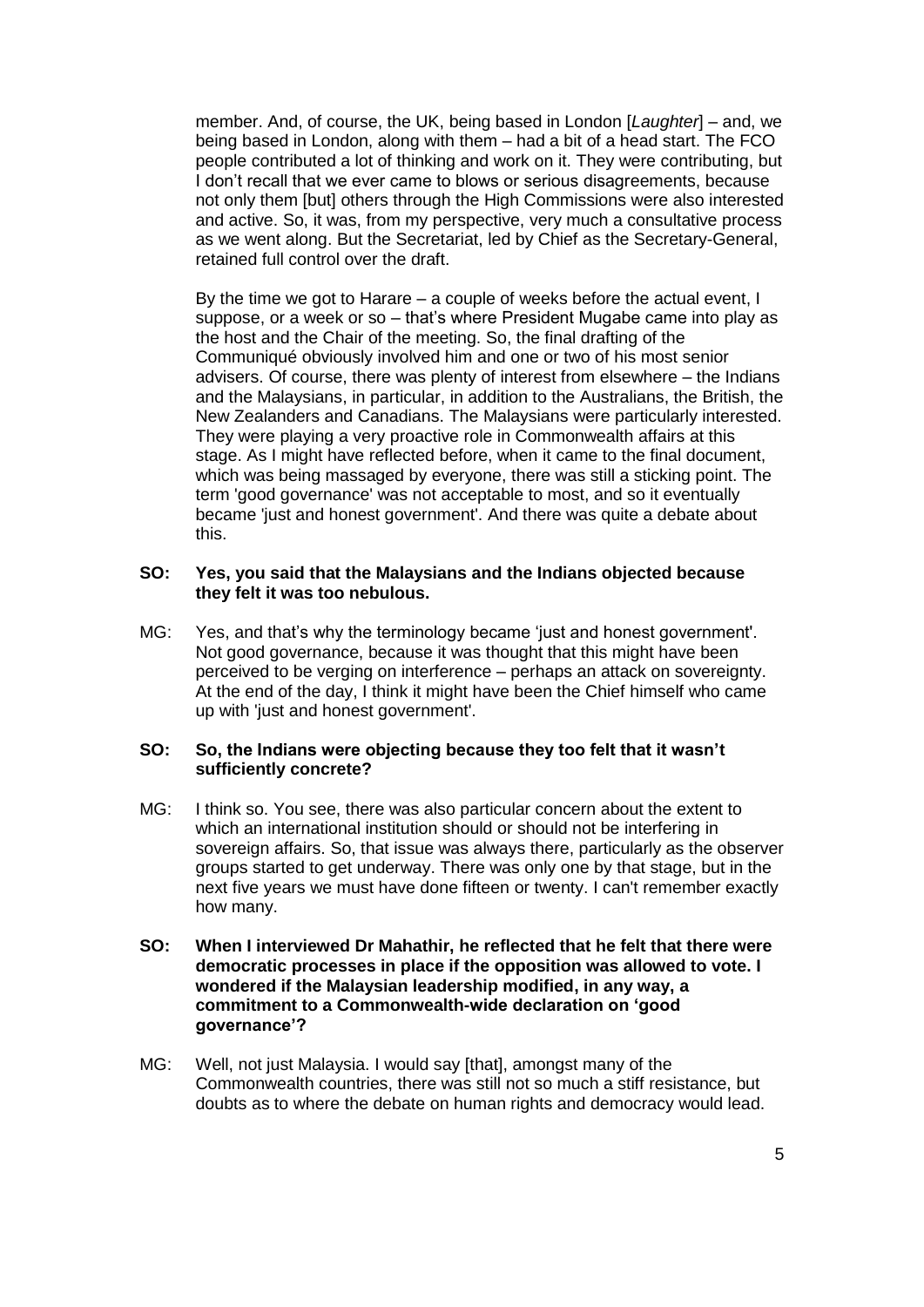Some of them were concerned that things might evolve too quickly. There were at least sixteen military dictatorships or one-party states in the Commonwealth at that time, and both during and immediately after the 1991 Harare CHOGM many were beginning to grasp the nettle. Basically, there was a dawning realisation that they had to progress along the line, away from one-party states and away from life-long presidential constitutions and so on. I think what the Harare Declaration represents is the best result for everyone, as a collective. And they were able to use it as a guiding document and inspiration for the next however many years.

- **SO: That you recall, what was President Robert Mugabe's attitude towards the emerging Harare Declaration and his degree of engagement with it? Obviously, he was host, so he had a particular standing by virtue of the platform of the Harare meeting.**
- MG: I recall that he was okay with it all. I don't think Zimbabwe made too much fuss about things at the time, unless it was behind the scenes, but I don't think so.
- **SO: I just wondered if you would have picked up, with your political antennae, any rumbles at, say, the Retreat at Elephant Hills, or anything like that.**
- MG: I didn't. I think [that], on the Harare Commonwealth Declaration, President Mugabe was happy enough to go along with it at the time.
- **SO: Max, it's often that declarations and events can seem very significant afterwards.**
- MG: Right.
- **SO: At the time, there is not necessarily an appreciation that this was a seminal event…**
- MG: Yes, absolutely.
- **SO: …that this was not simply a declaration and an intention to proceed. The Declaration encapsulated genuine commitment to accelerated change.**
- MG: Yes, very much. [It was] helped considerably by what was evolving in South Africa. Because, by this stage, Nelson Mandela was walking free, and I think I told you how he turned up by accident?

#### **SO: [***Laughter***] Yes, you did.**

MG: Well, he didn't turn up in Harare by accident, but he turned up at the Queen's reception by accident. So, there was this 'ex-terrorist' – in the view of one or two of the member states – actually there. So, there was a new world coming, you see what I mean?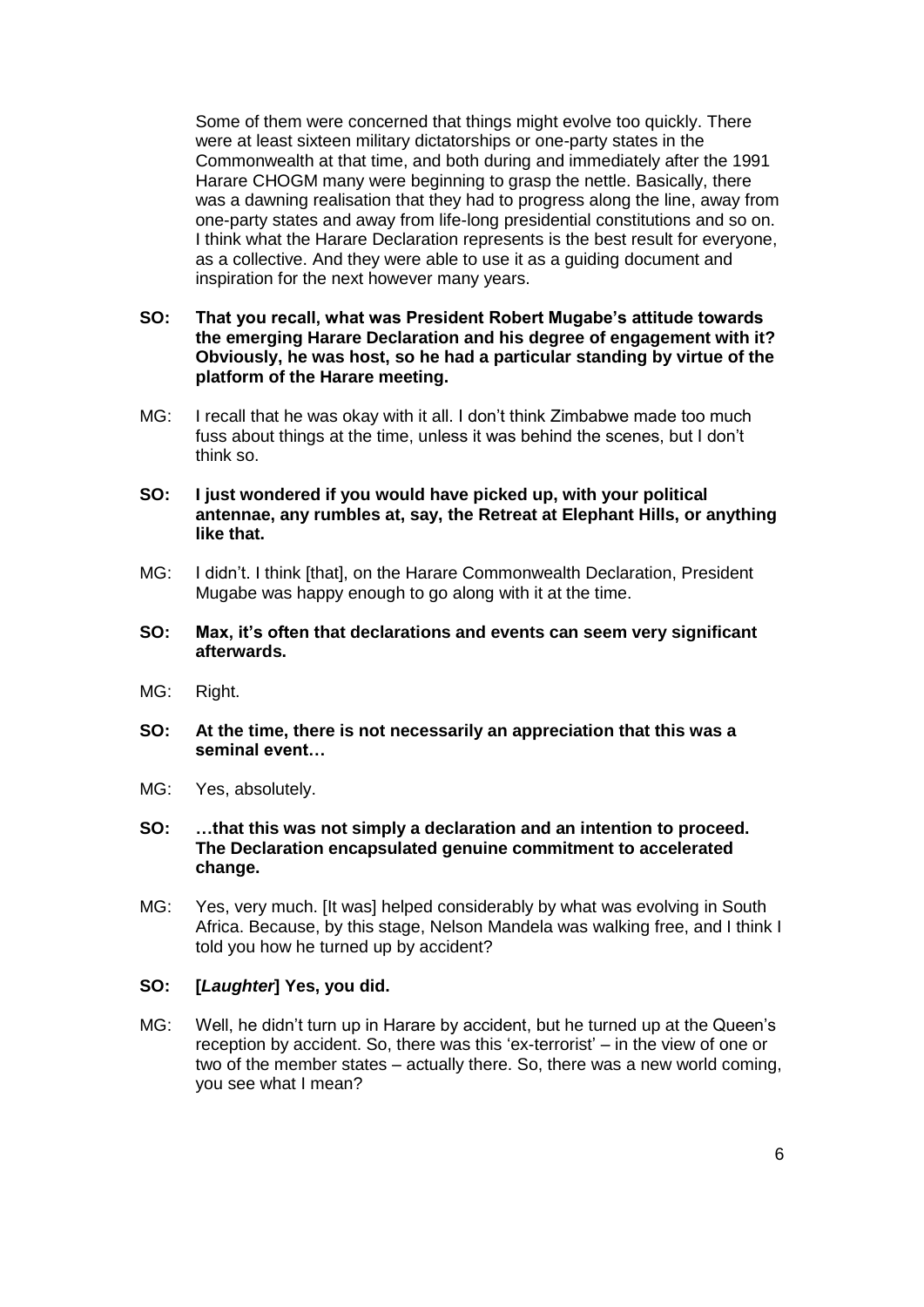- **SO: Max, this is thinking slightly outside the box, but how much do you think that the Harare Declaration was also, to a degree, trying to forestall resistance within the National Party in South Africa? There had been an acceptance, an awareness, that there had to be negotiated change, but still, within the National Party in South Africa, there was a determination that they were going to manage this process. It was going to be** *their* **stamp on the negotiations, which were designed for powersharing, not transfer to black majority rule.**
- MG: Right.

#### **SO: So, if there was a broader Commonwealth commitment…?**

MG: I didn't perceive any such connections. My experience of South Africa was that they accepted the practical Commonwealth help that we provided in the lead-up to the elections – or, to be more precise, the ANC and other parties accepted the involvement of the Secretary General. But the Harare Declaration was, in my view, not seminal for South Africa; rather, it was the other way around. What was happening in South Africa was seminal to Harare. The fall of the Berlin Wall in early November 1989 and the beginnings of the disintegration of the Soviet Union were also key factors.

### **SO: So, you have the parallel acceleration towards democracy and liberal democratic capitalism – supposedly – in Eastern Europe, and this is also the period in which the Soviet Union started to unravel.**

MG: Yes, that was a big factor as well. South Africa and the fall of the Wall, the beginnings of the break-up of the Soviet Union, and quite a lot of these oneparty states started to think, "Well, maybe we'd better get on with it and head for multi-party democracy."

At least one Commonwealth state was quite prepared to head for a more democratic, representative system, but not a multi-party one: that was Uganda. I remember a very spirited exchange of views between President Museveni and Secretary General Anyaoku in a tent at the State House at Entebbe, where they debated the pros and cons of multi-party democracy. The Chief spoke very strongly for it; Museveni had his doubts. Democracy, yes, but not necessarily multi-party [democracy]. That was the gist of it, then.

#### **SO: So, his argument was that it should be on a one-party list system, as he had established?**

MG: I'm not sure that he was even saying that at the time. I think he was looking at a more grassroots style. In fact, what they did in Uganda around that time was to invite every single adult Ugandan to contribute towards the making of a constitution. On our visit, we were shown a storeroom in Kampala that had 24,000 submissions [*Laughter*] on the constitution. [The] process [was] overseen by an Australian Commonwealth expert on constitutions who had come from the South Pacific and had worked in Fiji, Papua New Guinea, the Solomon Islands and other places. Anyway, so, the main thrust was about multi-party democracy but there were arguments within that. Now, Zambia,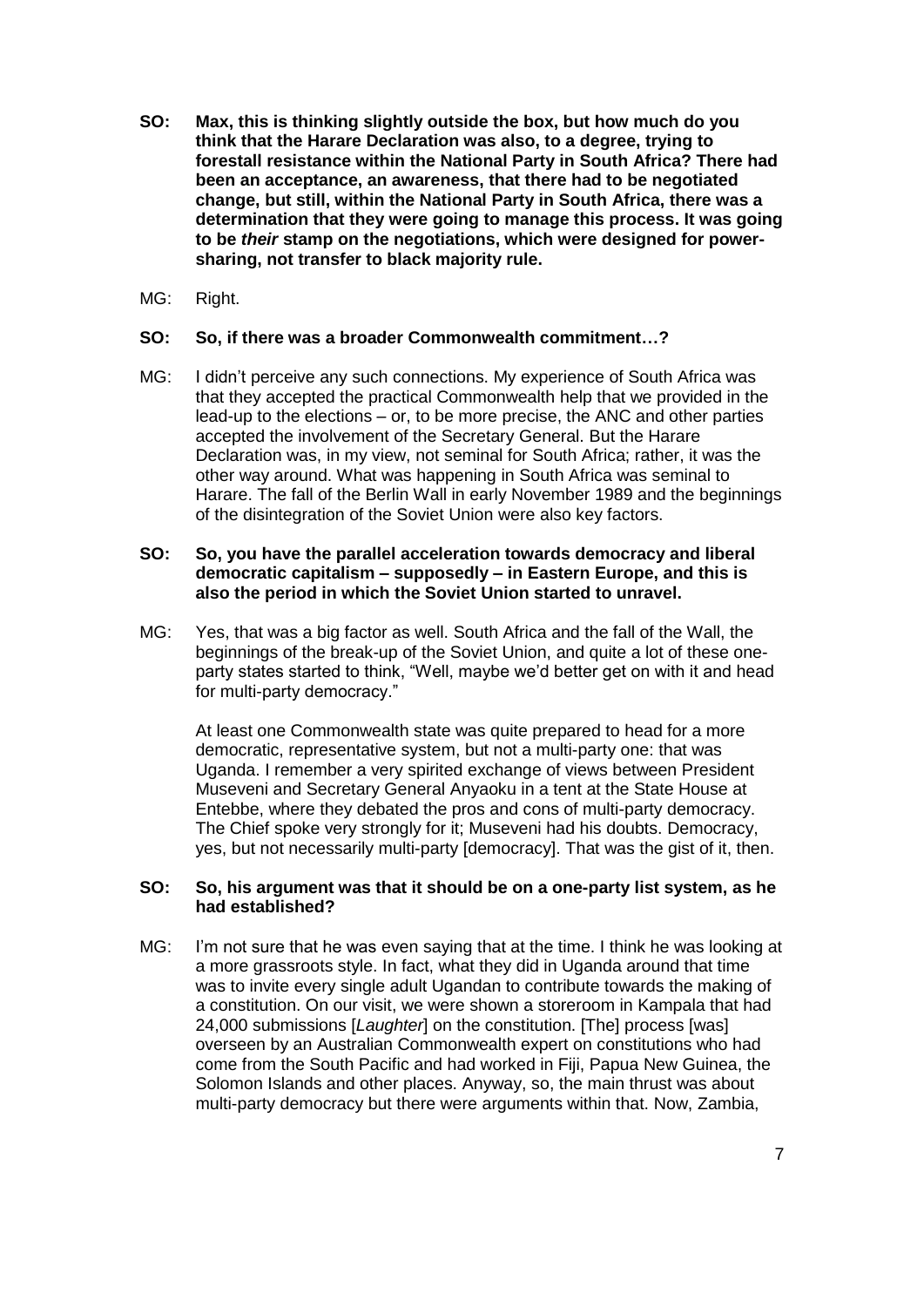Kenya, Ghana, Lesotho, the Seychelles, Guyana, and maybe Bangladesh, among others, were all starting to accept that it was time for one-party states and/or dictatorships of some form or other to evolve towards representative democracy.

### **SO: But the question was the speed of that evolution.**

MG: Well, some of them moved quite quickly. As I might have you told in the previous interview, some heads of state at Harare actually came and had a discussion with the Secretary General and requested early help, for example, on moving to a constitution that could support a multi-party system, like Kenya. So, a constitutional expert was in Kenya within months of this. [Concerning] the Seychelles, it was something similar with France-Albert René. I'm pretty sure he spoke to the Chief at Harare – if not there, shortly after. So, the interesting thing was [that] the leaders were putting their hands up and saying, "Well, let's go." Including Kaunda – I told you about Kaunda, because he was a celebrated case. He was the first one to lose. [*Laughter*]

## **SO: Indeed, and the Chief was appalled by the treatment that he received from the victor [Frederick Chiluba].**

- MG: Well, and then Chief intervened and fixed things not just for Kaunda, but [he], in fact, set a template for the future: that they [i.e. former leaders] should be looked after by the state and certainly not be put up against a wall.
- **SO: Max, in addition to the Harare Declaration setting out the core principles and values of the Commonwealth, the document also detailed membership criteria. I am aware that the 1990s was an era when the Commonwealth continued to expand – beyond, it could be said, its natural constituency of former British colonies. It now included Mozambique and also Cameroon, which had acquired observation status in 1989 and which was finally accepted by 1995. Do you recall how much discussion there was about whether there should be very tight criteria on membership applications?**
- MG: There was such a discussion, and, broadly, the existing membership sought to apply these criteria up until I left the Secretariat in early 1996. Even in the cases of Cameroon and Mozambique, they were still judged against the principles of good governance, the observation of human rights, etc., and they weren't perfect but they were coming through.

**I**n fact, one of the levers that opened the Commonwealth up to expanding membership was the case of Mozambique, and that occurred in the South Africa context. The Commonwealth had formed this Committee – the Commonwealth Committee of Foreign Ministers on Southern Africa – and it was basically the Front Line States to South Africa plus Canada and Australia. So, the Front Line States included Zambia, Zimbabwe, Botswana, Tanzania and one of the West African countries, Nigeria, whereupon Mozambique basically said, "Look, we're a Front Line State and we're affected as much as anyone." So, an agreement was reached sometime in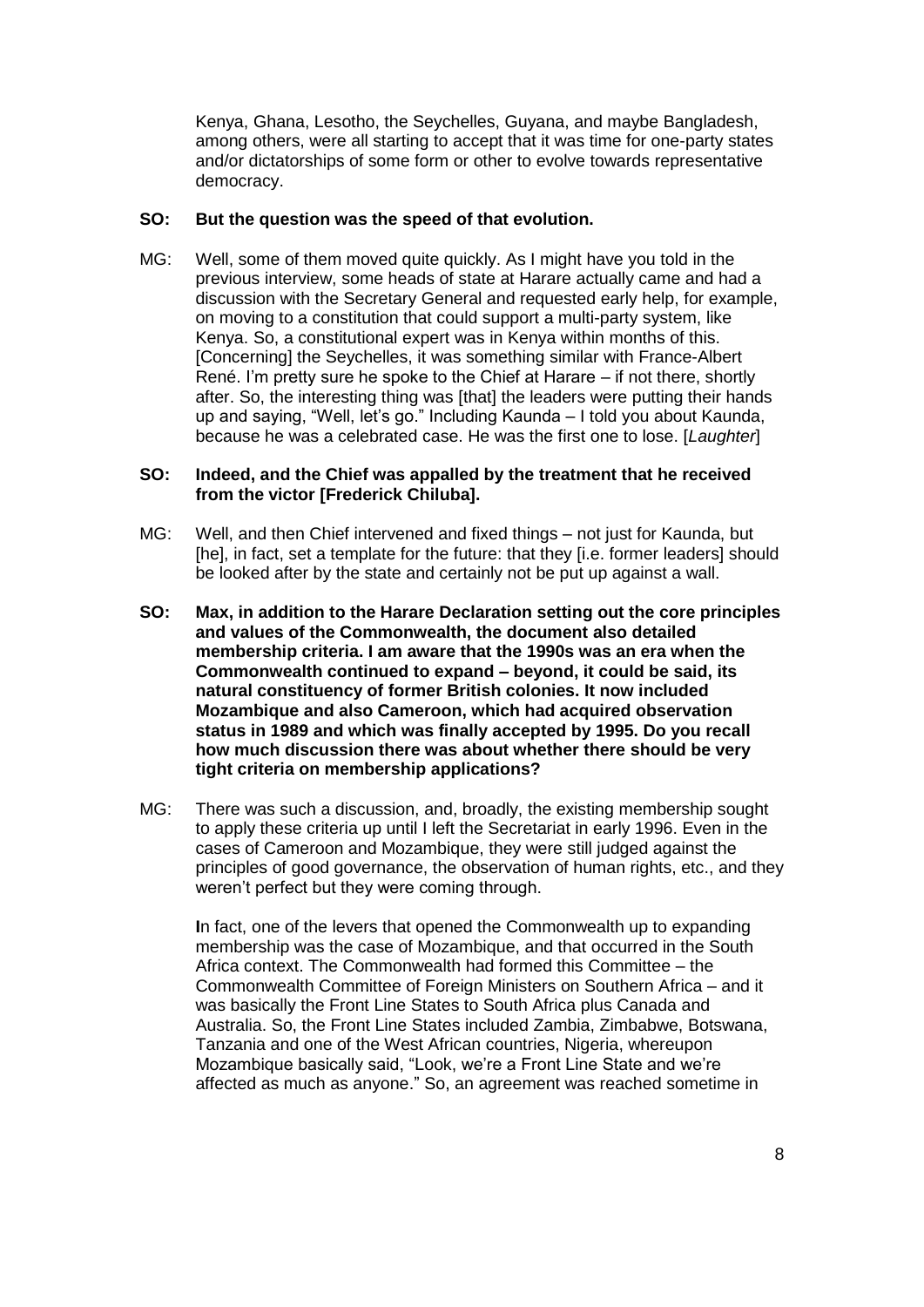the mid-1980s that Mozambique would be part of that Commonwealth **Committee.** 

- **SO: Well, they had already become a part of the negotiating process for the transition of Rhodesia/Zimbabwe, so there was an historical precedent.**
- MG: Right, okay.
- **SO: Arnold Smith had reached out to Mozambique in 1974 because of the realisation that once the liberation government instituted sanctions against the rebellious UDI regime – and also given its geographical position – Mozambique was going to need particular Commonwealth assistance. The Commonwealth set up a particular fund for technical assistance to Mozambique after November 1975.**
- MG: Right, well, that probably led to thinking within the Mozambique body politic that it might be advantageous for Mozambique to join the Commonwealth. So, from 1989, I think, Mozambique started its campaign to be a member of the Commonwealth. I'm pretty sure they were in Kuala Lumpur in 1989 with a delegation, and that the matter of their membership was on the agenda. It certainly was in 1991, 1993 and 1995.

#### **SO: They were formally accepted in November 1995.**

MG: That's right. And in 1989, 1991 and 1993, I think – probably all of those times – I was the one to come out and give them the bad news: namely, "Not this time." [*Laughter*] But in 1995 it was different. The item for discussion came up fairly early on the agenda, I think, and the CHOGMs were shortened by this stage anyway. I think it was going to be a week, maximum. So, the item came [up] for discussion, the speakers led off – I think Dr Mahathir probably spoke early, as did John Major, I seem to recall. Anyway, two or three heads of state spoke early and praised Mozambique, because the Civil War was over and there was an on-going process of reconciliation between RENAMO and FRELIMO. So, according to the Harare Declaration template, they weren't doing badly, but they weren't strictly eligible for Commonwealth membership, so they'd have to wait a bit longer. Again. And then Nelson Mandela took the floor. He was there as President of the new, recently-rejoined South Africa. He agreed with the previous speakers – everything they'd said about Mozambique making progress, [and also that it was] not strictly eligible for Commonwealth membership. But he, the President of South Africa, thought the right thing to do was to accept Mozambique immediately into the Commonwealth fold, and that was it! [*Laughter*]

#### **SO: Yes! He was like Churchill after the Second World War. He was a oneman pressure group.**

MG: Well, that's what it seemed like to me. The Chief might have told me to go and inform the Mozambicans, and so I slipped out of the room and there they were, waiting outside, slumped down and looking very unhappy. I walked up and…I forget who they were now, I should know, but I walked up and said,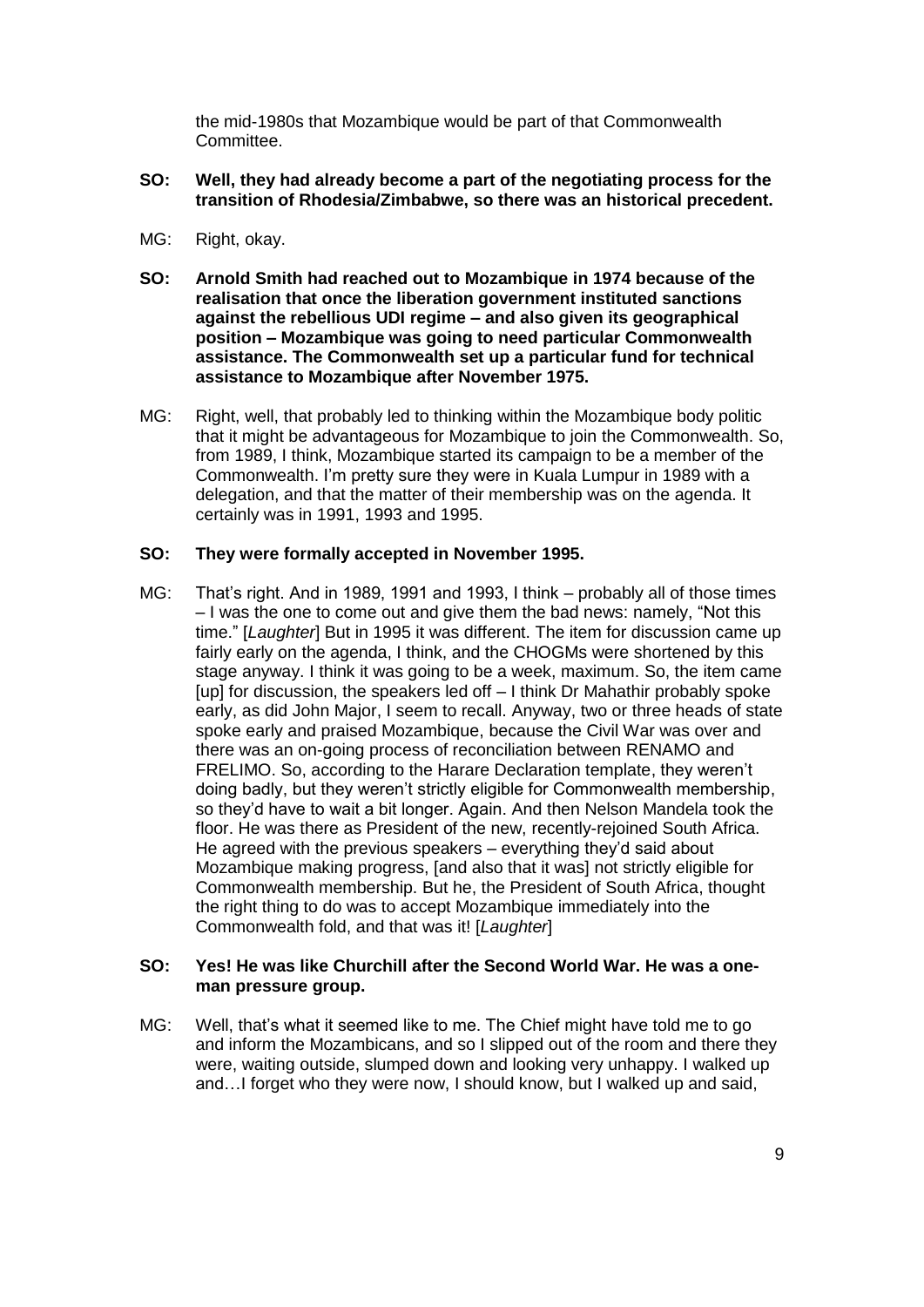"Congratulations, you're a member of the Commonwealth." And they could not believe it! [*Laughter*]

# **SO: They looked rather surprised? [***Laughter***]**

MG: Yes, so, that was Mozambique. I don't remember the debate about Cameroon. I must have been out of the room, I think. And then, apparently much later, Rwanda [joined], but it was Mozambique that was the precedent for countries which had not really been part of the old Empire.

### **SO: Rwanda had, of course, experienced the genocide in 1994. Do you recall any discussion after that? This is the year after those appalling events.**

- MG: I don't, but it would have been quite natural for President Museveni to talk on behalf of Rwanda. But I don't recall any discussions of any import. Rwanda was much later. [Rwanda joined the Commonwealth in March 2005]
- **SO: Was there any discussion about whether or not Hong Kong should have observer status in the Commonwealth before the return to Chinese sovereignty in 1997? I know that Hong Kong has particular status with Commonwealth professional groups, and particularly with the Commonwealth lawyers, who remain actively engaged and have their Commonwealth designation.**
- MG: I don't think so. I don't recall one, not from my part.
- **SO: Were you at all involved in the Commonwealth deliberations over Fiji rejoining the Commonwealth, which it did in 1997?**
- MG: No, that all came…Fiji was okay in my time. There had been a coup but it had come back.
- **SO: It had returned to democracy in 1992, and then there was a process of re-engagement with the Commonwealth.**
- MG: That's right. I think Fiji was at Auckland [in 1995], as a full-fledged member was it not?
- **SO: 1 st October 1997.**
- MG: [When] it came back?
- **SO: Yes. Fiji had been expelled in October 1987, and I have a note that says, "Fiji re-joins the Commonwealth following the adoption of a new constitution more in line with Commonwealth principles."**
- MG: Okay, in 1995 they must have been out. But there were moves along the way, I remember. I must have left [at the] end of 1995, early 1996, and some time later that year I got an approach that was never followed up, from opposition elements in Fiji, to intervene in some sort of mediation role. But nothing ever happened about that.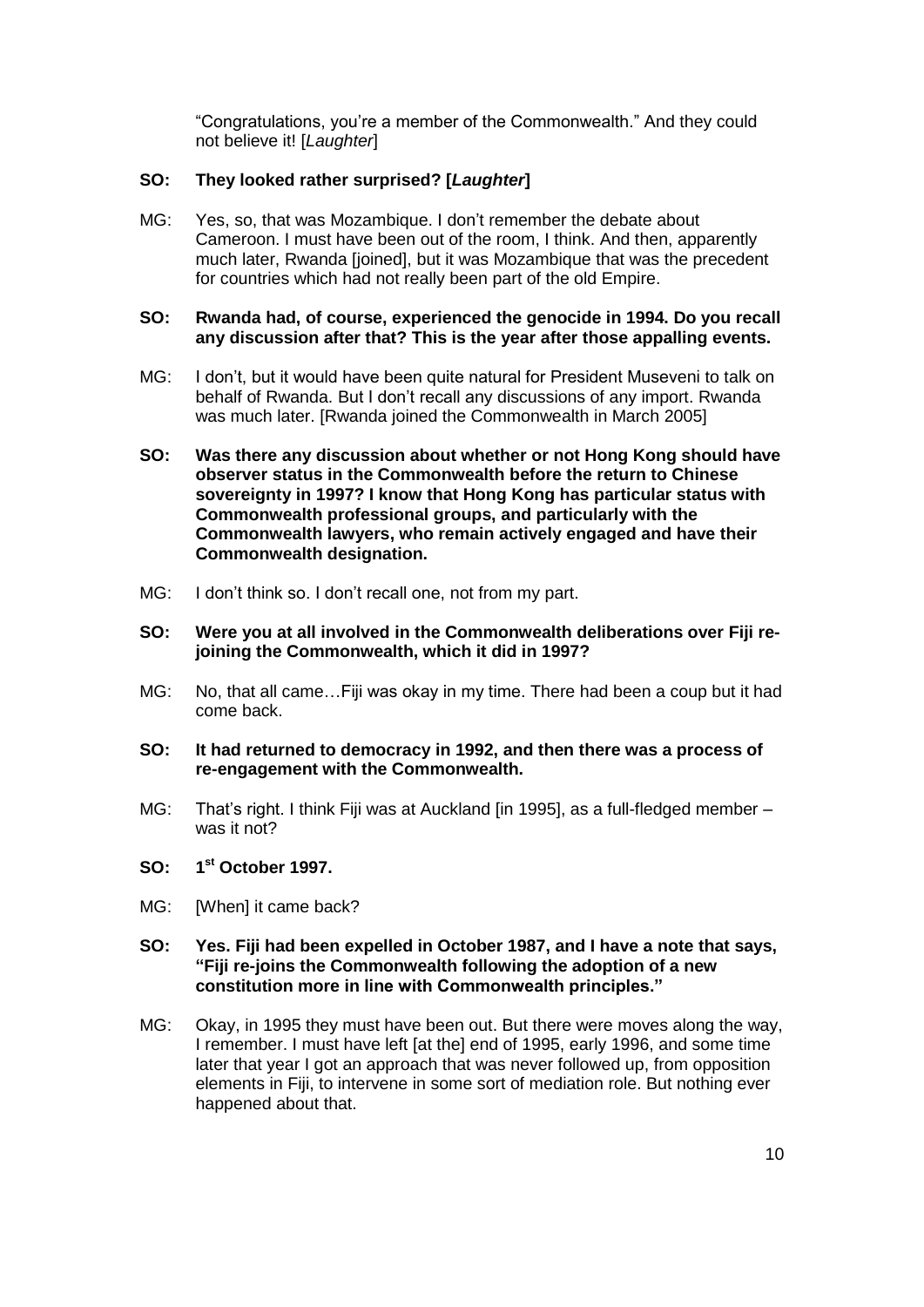- **SO: In terms of Chief's 'good offices' and his below-the radar attempts to contribute to the mediation of political tensions and dissension, you made mention in the first interview about the ongoing political rivalry and intense friction in Bangladesh. Were you involved in any way in these 'good offices'?**
- MG: Yes, well, I was broadly involved. I certainly recall being with the Chief when one of the two female leaders and rivals – Begum Khaleda Zia, I think – called on him in Marlborough House. So, he was in contact. He spent a lot of time on it. I don't know if it's reflected in what he's written.

### **SO: There's an entire detailed chapter in his memoir,** *The Inside Story of the Modern Commonwealth***.**

MG: He tried very hard. And with both of them, trying to get the two of them to talk to each other – not always successfully, I'm afraid. Around 1994, he asked Sir Zelman Cowen, one of our perhaps lesser known Australian Governors General but a very distinguished one. He went in there at least once as a Special Envoy, and Moses Anafu was with him.

### **SO: I'll certainly ask Moses about that particular diplomatic mission.**

MG: Yes, but I don't think we were too successful. The animosity between the two of them runs pretty deep, for a start.

## **SO: Indeed. What about the Chief's mediation attempts in the Sri Lankan Civil War in the 1990s?**

MG: Yes, I don't recall that he was heavily involved. I think that was the time of the Norwegians, in a way. The Norwegians were taking the lead, and the Chief may well have been involved, but not… I don't recall ever being closely involved in the Sri Lanka negotiations or mediations.

### **SO: In terms of 'good offices', was there ever any below-the-radar approach to either Pakistan or India, to see if there was any possibility to support tentative, improving steps on the Kashmir issue, and the role that the Secretary General might play in this?**

- MG: Not to my knowledge. And I doubt it, because particularly [for] the Indians, for them, Kashmir was – and still is – "Hands-off, mind your own business."
- **SO: Generally, in terms of the Chief's attitude to 'good offices', did he have a particular template or particular framework of behaviour? Or was this very much a question of exploring the possibility of openings, as an ad hoc response to his political antennae picking up tensions in the Commonwealth?**
- MG: Very much using political antennae [and] his knowledge of the Commonwealth. I don't think there was any particular template. In fact, if you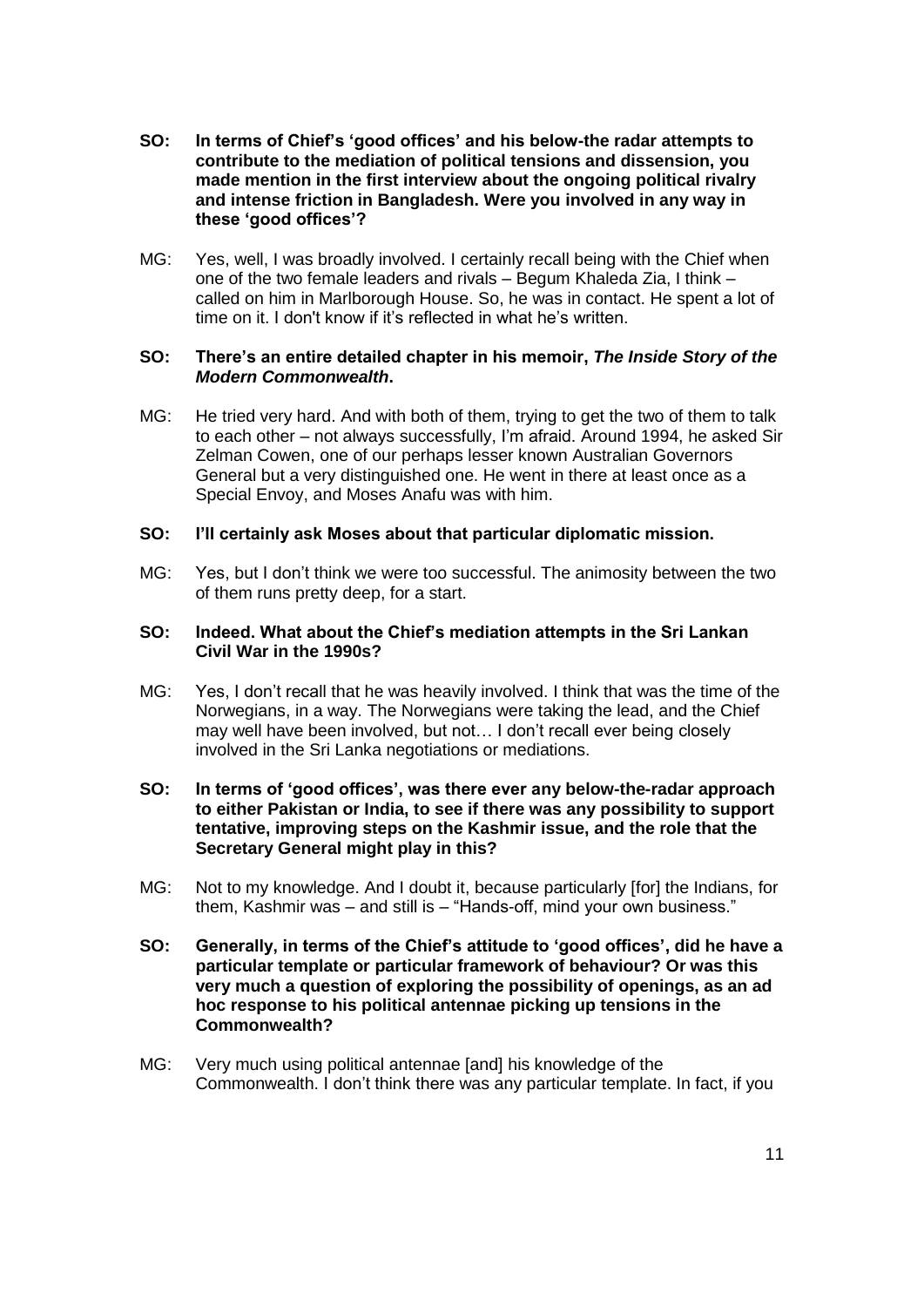followed a template in one place, it probably wouldn't work in the one next door.

### **SO: No, indeed.**

MG: No, he reminded me – or reminds me – of what we know as a 'diplomat', doing diplomatic work, and in this case mediation. And he was very good at reaching out. So was Sonny Ramphal, it's just that I didn't have that sort of close experience with Sonny Ramphal. They were both very good.

### **SO: Was this a reflection of Chief's personality and preference for a discreet, below-the-radar approach?**

MG: He certainly kept it below-the-radar. He was very careful.

### **SO: His discretion was highly deliberate?**

- MG: Very deliberate, and no press releases; none of that. It was very quiet.
- **SO: I know that he invited Sitiveni Rabuka to go into the Solomon Islands, where there was a political stand-off and violence between the Malaitan people and those in Guadalcanal. And I asked Sitiveni Rabuka if he got any kudos for this. He said, "Well, I certainly wasn't paid! I went there for a year and I was Chief Emeka's personal envoy."**
- MG: That's it. That's after me, actually.
- **SO: I thought that Chief's choice of envoy was interesting, selecting somebody from the region who understood a Pacific way, even if they didn't necessarily speak the indigenous language and would have a broader view of the culture. But this was, again, very discreet.**
- MG: His special envoys of that nature were always very carefully selected, and most times there would be a small consultative session within the Secretariat, just to bounce names backwards and forwards. For example, he sent on to Bougainville – with me as the bag carrier and assistant – a Nigerian General [named] Haruna. Now, why a Nigerian General? Because he figured that in talking to the young man who was head of the Bougainville Revolutionary Army – an ex-Lieutenant of the Papua New Guinea Defence Force and graduate of an Australian military college [Sam Kauona] – a General would carry weight and status. With, for example, Bangladesh and its political [and] constitutional challenges, we talked about Zelman Cowen, with a background of the judiciary and constitutionalism. He was an authority and recognised as such. So, I would say [that] all of his special envoys were selected with a particular package of talents in mind. He didn't just send anyone to anywhere.
- **SO: Thank you for that, Max. Where did the Secretary General fit in, then, in terms of international mediation? Was there any role for discussion between the Secretary General of the UNO speaking to the Secretary General of the Commonwealth, with encouragement that the**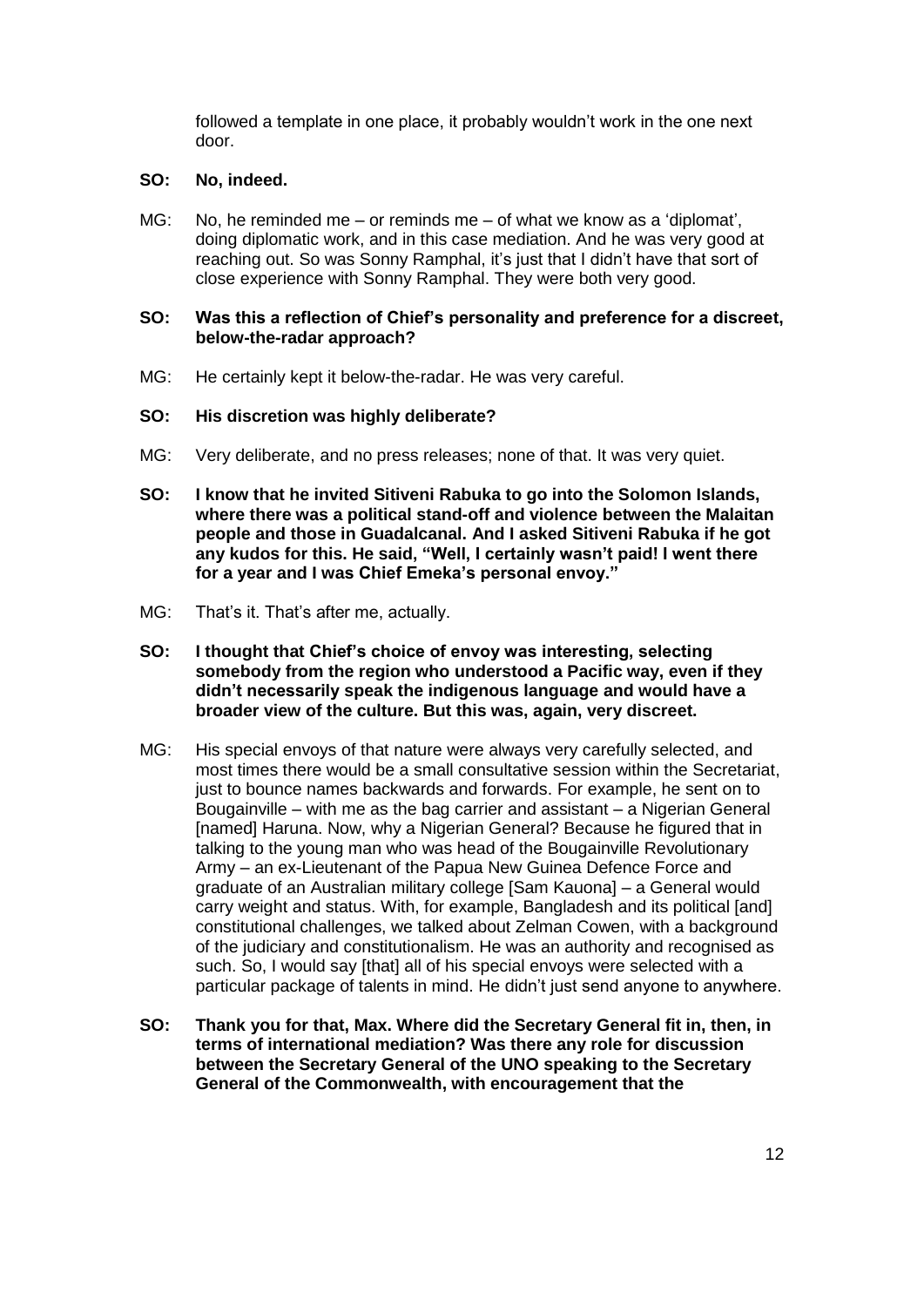## **Commonwealth should use its particular strengths, its 'good offices', contacts and judgement?**

MG: Yes, that was there, particularly when Kofi Annan was Head of the UN. But not just then, also when Pérez de Cuéllar was SG.

# **SO: And Boutros Boutros-Ghali as well?**

MG: Oh, Boutros-Ghali, of course. Now, the Chief used to make a point of going to New York every year around General Assembly time for a week or two. I remember Moses and I used to accompany him, along with one or two other officers. So, that was a pretty hectic round of seeing people: Permanent Representatives, senior people within the UN, and the UN Secretary General himself. And on particular issues, the Chief – or Sonny Ramphal before him – would deal with the SG of the UN. On South Africa, there would have been such dealings, and, I think – you'd have to check with Stuart Mole – I think the Chief could claim some sort of leading role in a Security Council resolution on South Africa at the time of the troubles in South Africa in the early 1990s.

### **SO: Yes, over the violence in KwaZulu-Natal.**

- MG: Yes, I think Chief was probably behind that, but you'd need to check with Stuart.
- **SO: This is [UN Security Council](http://www.refworld.org/cgi-bin/texis/vtx/rwmain?docid=3b00f16448) Resolution 765, adopted in July 1992. The Resolution has come up in other interviews: Moses makes reference to it and Chief also made reference to it. Yes, it was certainly seen as a diplomatic victory. It really was putting down a marker – a permanent marker.**
- MG: Yes. I guess one of the difficulties of writing, in 2014, about a character such as Chief twenty years ago is that he did do a lot under the radar and was therefore probably a bit more effective for it, most times. Because he was certainly effective.
- **SO: This has been one of the questions that I've tried to put to people: was the Commonwealth effective precisely because it was more of an invisible actor? That is, did its relative invisibility enhance its diplomatic support system?**
- MG: Yes, that's one reason it was effective. The second reason was that, I think, then, heads of government were more than happy for their Secretary General to do such things. With the exception of Mr Muldoon, but that's…

# **SO: [***Laughter***] Oh?**

MG: So, the Chief had the support of the presidents and prime ministers. He and Sonny Ramphal could pick up the phone and talk to… As far as I could see, if they needed or wanted to talk to a prime minister, they just did it.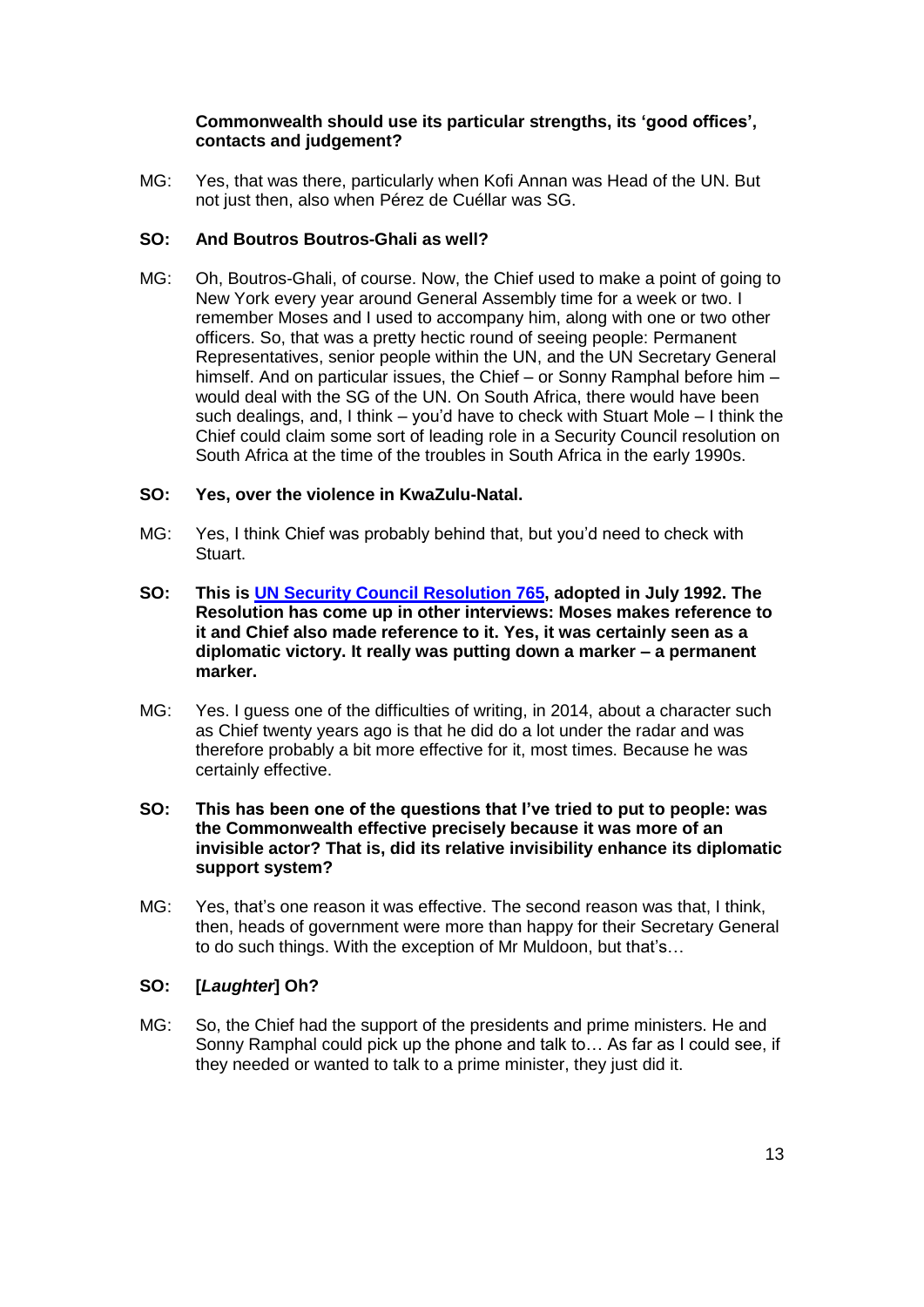## **SO: Why was Chief's relationship with Kofi Annan particularly good? As a Ghanaian? As another African?**

MG: That could be a factor. A lot of our work was in Africa, including Ghana in the 1990s. But it was also the fact that they were there together at the time, and Chief knew Kofi Annan for a very long time. Kofi Annan was a senior official in the UN Secretariat. So, in the 1980s, when you're talking South Africa and Namibia and all these things, Chief would have dealt with the head of the Department of Peacekeeping Operations, who was then Kofi Annan.

### **SO: Okay. And possibly because the Chief had selected for his point man in Africa another Ghanaian?**

MG: Moses? Not because he was Ghanaian, I don't think. Just because he was seriously bright, [*Laughter*] and could write like a dream.

### **SO: What about other Secretaries General, such as at the Organisation of African Unity and the Organisation of the Islamic Conference?**

MG: Yes, I recall pretty close relations with the Head of the OAU. That was headed by the Ethiopian, wasn't it?

# **SO: Salim Ahmed Salim?**

MG: Yes, indeed, Salim Salim – a Tanzanian, yes. So, I think Chief and Sonny Ramphal were pretty close to him, also. Certainly, when I was in New York with Chief, I remember seeing Salim Salim fairly regularly. So, I think there was no hesitation on the part of those sorts of people – Kofi Annan, Salim Salim. Chief and Sonny were able to simply pick up the phone to them.

#### **SO: Networks, again.**

MG: Yes. And, of course, Chief, having been in the Secretariat for quite a long time himself, and as a Minister – he went back and he was a government Minister for a couple of months, but it was aborted, you know…Chief on the networking wasn't too bad either.

# **SO: The Auckland CHOGM in 1995 was your last?**

- MG: Yes.
- **SO: I wonder if you could make a comparison between the protracted process of consultation, debate and arguments on the Harare Declaration and the creation of the Commonwealth Ministerial Action Group.**
- MG: Right. When they said there's going to be CMAG, that was Auckland?
- **SO: CMAG was agreed at Auckland. That was when Prime Minister Jim Bolger and also Mandela were particularly effective at the Retreat in Queenstown.**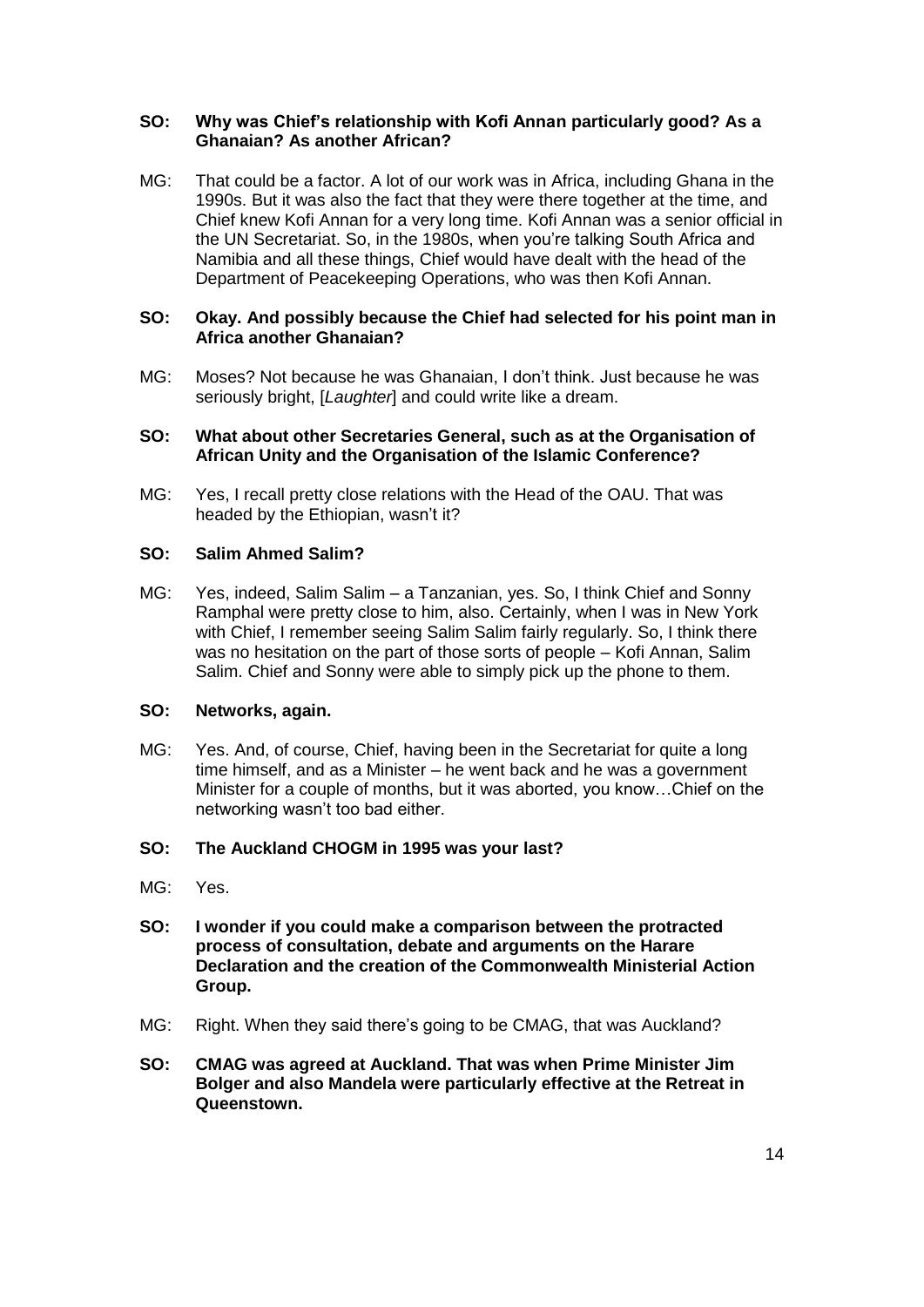MG: I can't remember too much, to be honest. But I think it was starting to take shape as a successor to bodies that had preceded it, such as the Eminent Persons Group, the Commonwealth Committee on Southern Africa, and the High Level Working Group charged with re-enervating the Commonwealth. So, the template was there, if you like. And the CMAG was going to be a fresh way of dealing with some of the more difficult issues. But I left as it was being formed; [*Laughter*] I'm sure it went well.

## **SO: Were you at the Retreat?**

- MG: No. Generally, we didn't go. What used to happen [was that] the Chief would go as the Secretary General; he would take Mary Mackie and Stuart Mole, and that was about it. We were back in the capital, getting the final draft of the Communiqué together, [waiting] on final advice from the Retreat. Anyway, there was plenty to do at headquarters, and the Retreat was kept very close. I think it was only one plus one.
- **SO: I just wondered if there had been a key national or individual contribution to the drafting the CMAG. Speaking to Jim Bolger, he said that he was tasked with the responsibility of persuading Dr Mahathir of the need to endorse a Commonwealth Ministerial Action Group, and Robert Mugabe was persuaded by Nelson Mandela.**
- MG: [*Laughter*] Well, as I say, by 1995, the whole land issue in Zimbabwe was starting to really bubble. It was there in 1991, but it was considered a longterm issue.
- **SO: Yes, it was. There was then a succession of droughts in Zimbabwe in 1992-93, which prompted Mugabe to call for the assessment of food production versus commercial farming.**
- MG: Yes. With Mahathir, I really think that that issue with Kamil Jaafar and the rejection of him as a Deputy Secretary General… I think they all started to lose interest. Farida might be able to give you a take on that.
- **SO: Well, I just wondered, because the XVI Commonwealth Games opened in Kuala Lumpur in 1998…**
- MG: Yes, but that was decided about eight years before.

### **SO: Yes, Dr Mahathir offered to host the Games at Vancouver in 1987.**

MG: Right, so, they weren't going to pull out of it. And the Games is okay, but you see, in my time, Malaysia was not just interested: they were proactive in the Commonwealth issues being dealt with by the Secretariat on behalf of the membership. Out of the fifty members, you probably get ten or twelve that are proactive, and they were one of them. But I guess that died away.

### **SO: Did you identify a progressive disillusionment, or was it only with the benefit of hindsight?**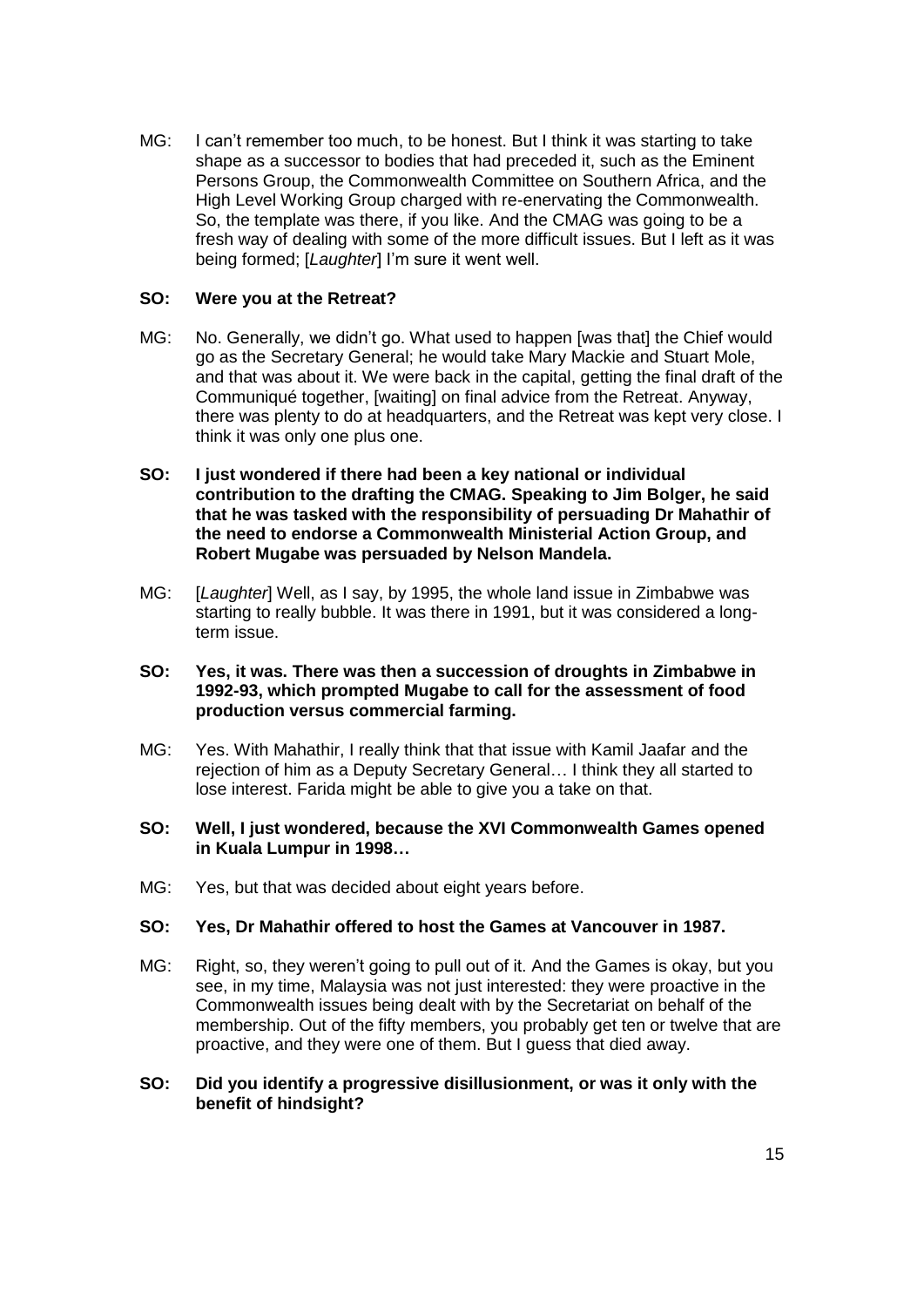MG: The benefit of hindsight. All of this happened in my last six months. In fact, I think myself and my colleagues, we were at once amazed and…what's the word? Amazed and disappointed that Kamil Jaafar had not got the job. No reflection on the other fellow, but there was a general feeling of disappointment that he hadn't got it.

#### **SO: Well, he was a highly experienced diplomat and former Ambassador. He had been the head of their Foreign Ministry.**

MG: Yes, that's right. Well, the fellow who did get it, as you know, was of the same level. But he [Kris Srinivasan] certainly had a different attitude towards the place of the Secretariat in the wider world, and was quite open about it.

#### **SO: How much do you think, then, at the time, that the appointment of an Indian in the DSG slot was precisely to enhance India's own commitment to the Commonwealth?**

MG: I think Chief loved the idea

# **SO: Was it Manmohan Singh's idea of a particularly Indian engagement?**

- MG: Well, Manmohan Singh has always been proactive in various ways towards the Commonwealth – particularly in trade and economic aspects. But, on the political side, I mean, I spoke about Indian reluctance to go along with certain aspects of the Harare Declaration, and reluctance to allow Human Rights to get out of the cage, reluctance to have non-sovereign officials doing anything too much, if you know what I mean.
- **SO: Moses also identified something like this at the African Regional Heads Meeting in Botswana in 1997, to which the opposition groups were also invited. He reflected that there was uniformity of hostility towards NGOs and, of course, Human Rights activity.**
- MG: Very dangerous, those Human Rights. [*Laughter*]
- **SO: Particularly if it was the focus of NGO activity. Not exclusively, but…**

**Max, you mentioned the Games. We've just had the Games in Glasgow. Were the Games at all political – in any way, shape or form – during your time at the Secretariat?**

MG: Not to my knowledge. They didn't affect us very much.

### **SO: How much did you feel that the Games were a useful showcase for the Commonwealth?**

MG: I think we were all a bit too preoccupied with the political and the economic, with democracy and Human Rights. I think [that], collectively, we saw the Games as a nice bit of playtime. [*Laughter*]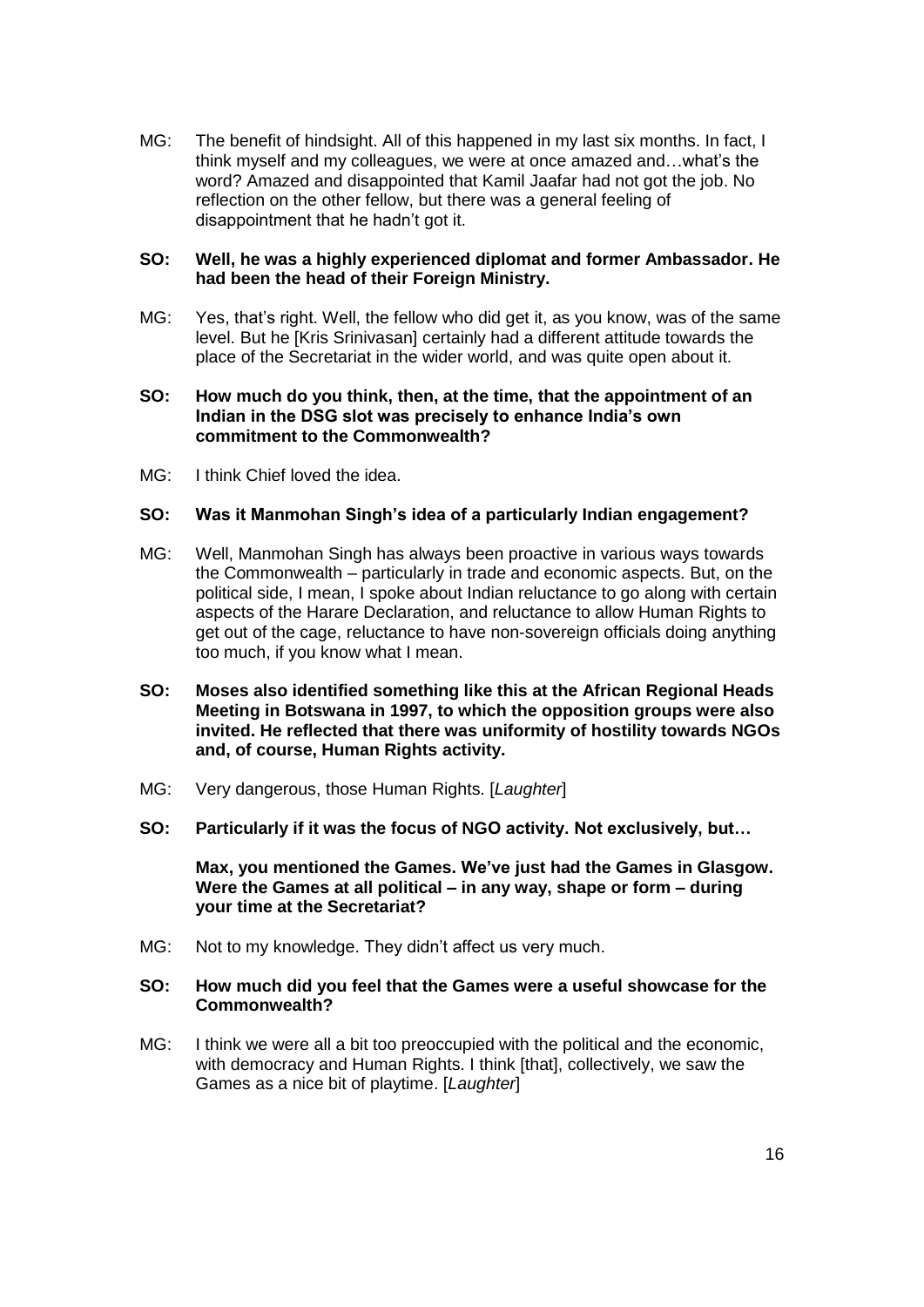# **SO: A 'family sports day'! [***Laughter***]**

MG: Yes. Maybe it will become more significant, I'm not sure, but it wasn't high on our radar screen. The Secretary General went, of course, but… I don't know, I think Jon Sheppard may have managed to get to Edinburgh, but certainly, in my time, it wasn't high on our list of priorities.

# **SO: So, you didn't go the New Zealand Games in 1990?**

- MG: No, I haven't been to any of them, actually.
- **SO: Here you are in the UK, and you could have gone to Glasgow! [***Laughter***] It has been a very successful Games, I have to say, in Scotland.**
- MG: Yes, I'll say.
- **SO: Although it's also been used by a certain group to sell their political purpose up there.**

**Anyway, you mentioned Zimbabwe, the land reform and how the debate was starting to emerge in 1991. The farm invasions don't really kick off until the late 1990s, which also sees the rise of political opposition to Robert Mugabe and ZANU-PF with the Movement for Democratic Change and the creation of the National Constituent Assembly in 1999. Earlier in the 90s, was there any role that the Secretariat or the SG tried play, to assist in and accelerate land reform?**

- MG: I don't think so. Where we were at in 1991… It wasn't that the Zimbabweans were not addressing it – they were. I think the feeling was that the British, perhaps, were not addressing the matter to the extent that they should have been. Now, to what extent they could have addressed the issues, including compensation, I'm not too sure.
- **SO: The Commercial Farmers Union of Zimbabwe certainly argued that it had the support of international financial institutions and that there should be no compulsory land reform programme. I understand that one of the reasons for 'going slow' was because of the negotiations in South Africa between 1991 and 1993.**
- MG: I seem to recall that, in 1991, the issue that was on the table and certain governments were trying to delay it – was that of some sort of form of compensation. So, it was there for the Zimbabweans, but they were not encouraged to ratchet it up the scale. Not then. And when it did happen, I guess, Mugabe did that with his own government.
- **SO: So, you weren't aware of any moves to establish any land audit, with a degree of additional funds being made available for land transfer by the mid-90s?**
- $MG:$  No.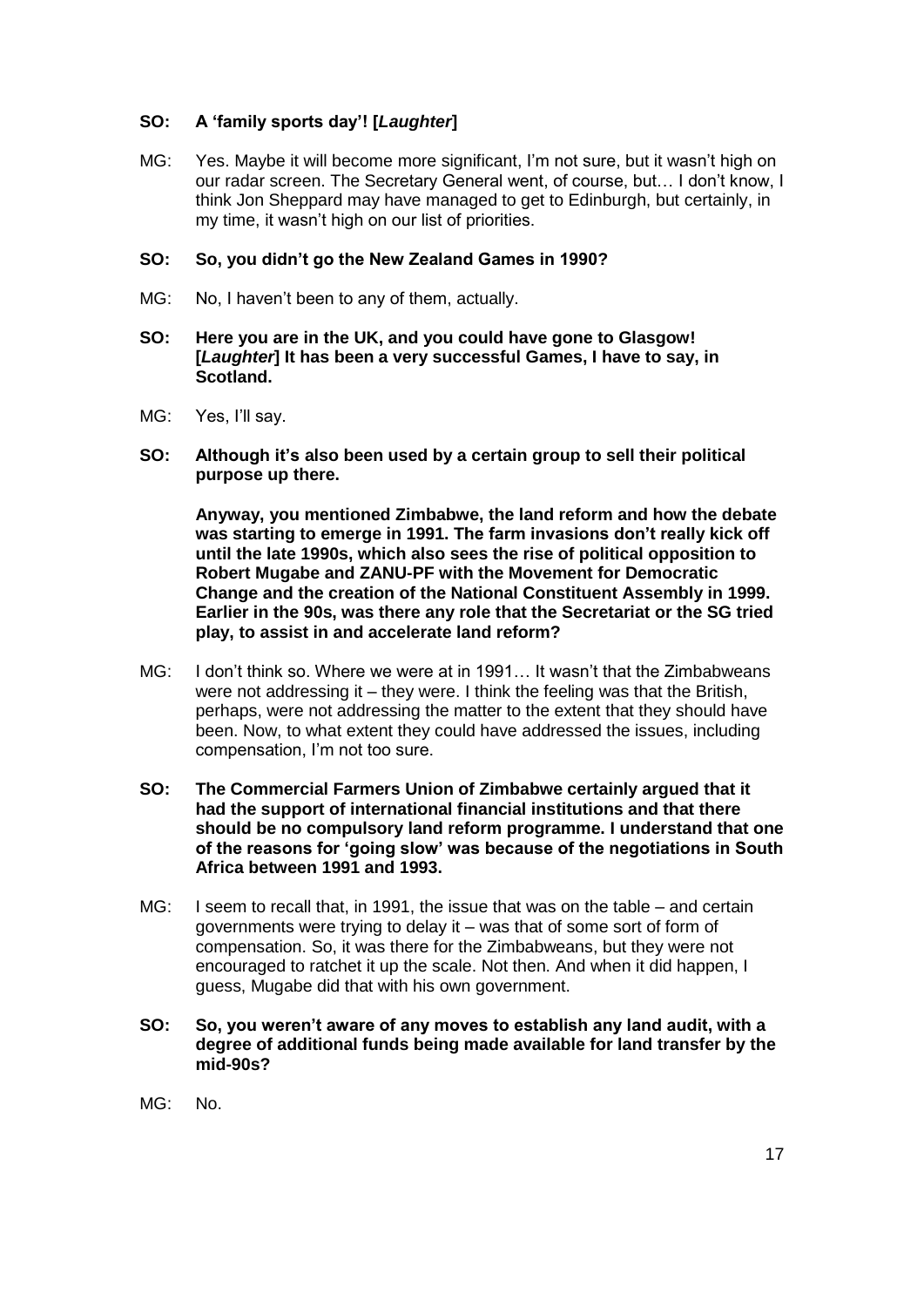### **SO: Robert Mugabe has commented that he's always found it easier to get on with Conservative British governments rather than with Labour ones. And I know that Anglo-Zimbabwe relations fell off the cliff after 1997/98.**

MG: Right. I don't recall that the whole issue was that severe in 1991. It was there; it was being dealt with. It was only eleven years from independence and would take time. Some accused the British government of being dilatory and so on. I suppose eleven years is not a long time in politics, yet, in some ways, it's a very long time! [*Laughter*]

### **SO: Indeed. [***Laughter***] Harold Wilson remarked that "a week is a long time in politics."**

- MG: At that time, I think Mugabe was being seen very much in the context of this Harare Declaration, and as one of the countries of Africa and one of the governments of Africa that could help others along the decolonisation and democratic track. It sounds all very naïve now, but that's where we thought it was.
- **SO: History is lived forwards and written backwards. There is also the tension and the violence that was erupting in Sierra Leone in the 1990s. The Abidjan Peace Accord was finally brokered in November of 1996. I appreciate that that was after you left, but there had been roiling violence in West Africa.**
- MG: Yes, right. It started to unravel in my last year, I think about 1995, am I right? And, I remember… It's not that the Chief and all of us weren't worried. We were very concerned, particularly with Sierra Leone and Foday Sankoh. I think Moses actually went in on an exploratory visit, and he was right up in the jungle somewhere. I think we nearly lost him. And I do remember Australian mining companies coming to see us, and they were all very worried.

# **SO: They were approaching you?**

- MG: They were all a bit lost. [*Laughter*] "What are you going to do about it? What's being done?" So, it was cooking in my time, but we didn't have any magic answers, that's for sure.
- **SO: So, the Political Affairs/International Affairs Division wasn't reaching out to ECOWAS structures or supporting British bilateral or multilateral moves?**
- MG: In my time, it was still a little bit early, I guess. It's never too early, but you know what I mean. And it sort of started to unfold from 1996, 97, 98, from when it was bubbling. We also had the situation in the Gambia, where this fellow had taken over – Yahya Jammeh. He's still there, isn't he?

#### **SO: He is still there, yes. He took over in a coup in 1994.**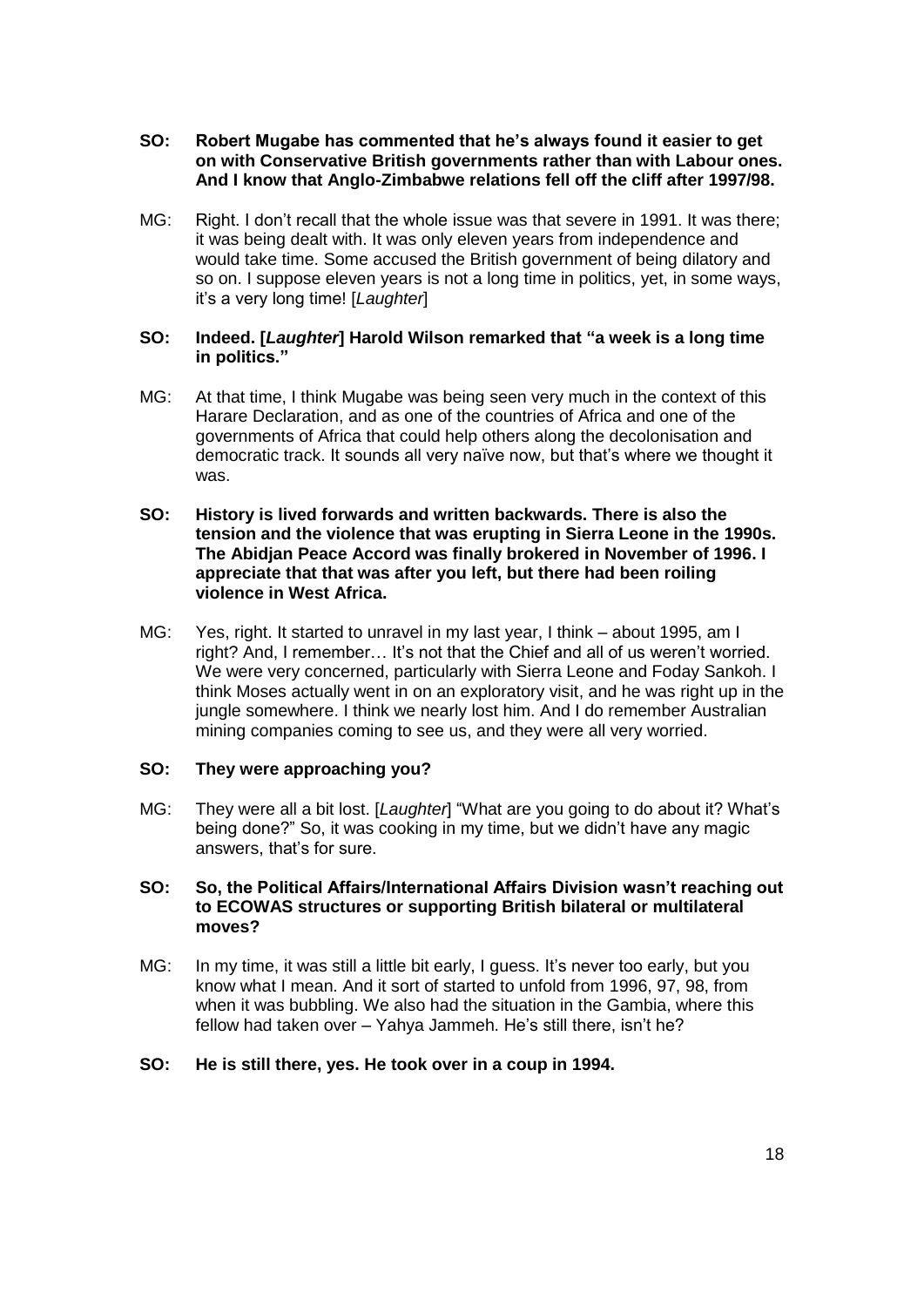- MG: Yeah, that was a bit of a worry. And then [in] Nigeria, President Sani Abacha – in the middle of CHOGM – hanged Ken Saro-Wiwa and eight other Ogoni dissidents.
- **SO: It must have been a particular insult and affront to Mandela, who put in a personal plea for clemency. A deeply shocking moment.**
- MG: Yes, it put a pall over the place. It was terrible.
- **SO: Max, can I ask you, please, about leadership and the Commonwealth? There seems to be a common theme running through this interview series of the importance of the personality, the political style and the connections of successive Secretary Generals. You commented early on – in your remarks at the Witness Seminar – that when you arrived at Marlborough House, the place was electric: that it was a dynamic, vigorous organisation and you felt that this was maintained under Chief's leadership.**
- MG: Yes.
- **SO: Chief Emeka began his second term as Secretary General in 1995. Had there been any rumblings to try to replace him, or was he still seen as a suitable successor to Ramphal?**
- MG: I never heard of any rumblings. Probably within the Secretariat without telling tales out of school – I think there might have been a clique that thought the Secretariat could do better. But I don't agree with it, if it does exist, or if it did exist.
- **SO: There seems to be another consistent theme, which is that the Secretariat was asked to do more and more on an ever-decreasing budget. And, of course, this was the era in which the Chief instituted a massive inspection of the books, and a recalibration not just of CFTC but of the whole Secretariat.**
- MG: Yes, we went down considerably, I think, from memory.
- **SO: And then, of course, Don McKinnon did it again...**
- MG: Is there anyone left there? [*Laughter*]
- **SO: I don't think they've quite turned out the lights! But what about other forms of leadership: the leadership of heads? How important is this in terms of the energy, the dynamism, and the profile of the Commonwealth?**
- MG: Of the heads of government? Oh, look, if you don't have a core of five, six, nine, ten… If there's not that core of heads of government – of presidents and prime ministers – who actually want to drive it a bit, then it's very hard to make it work.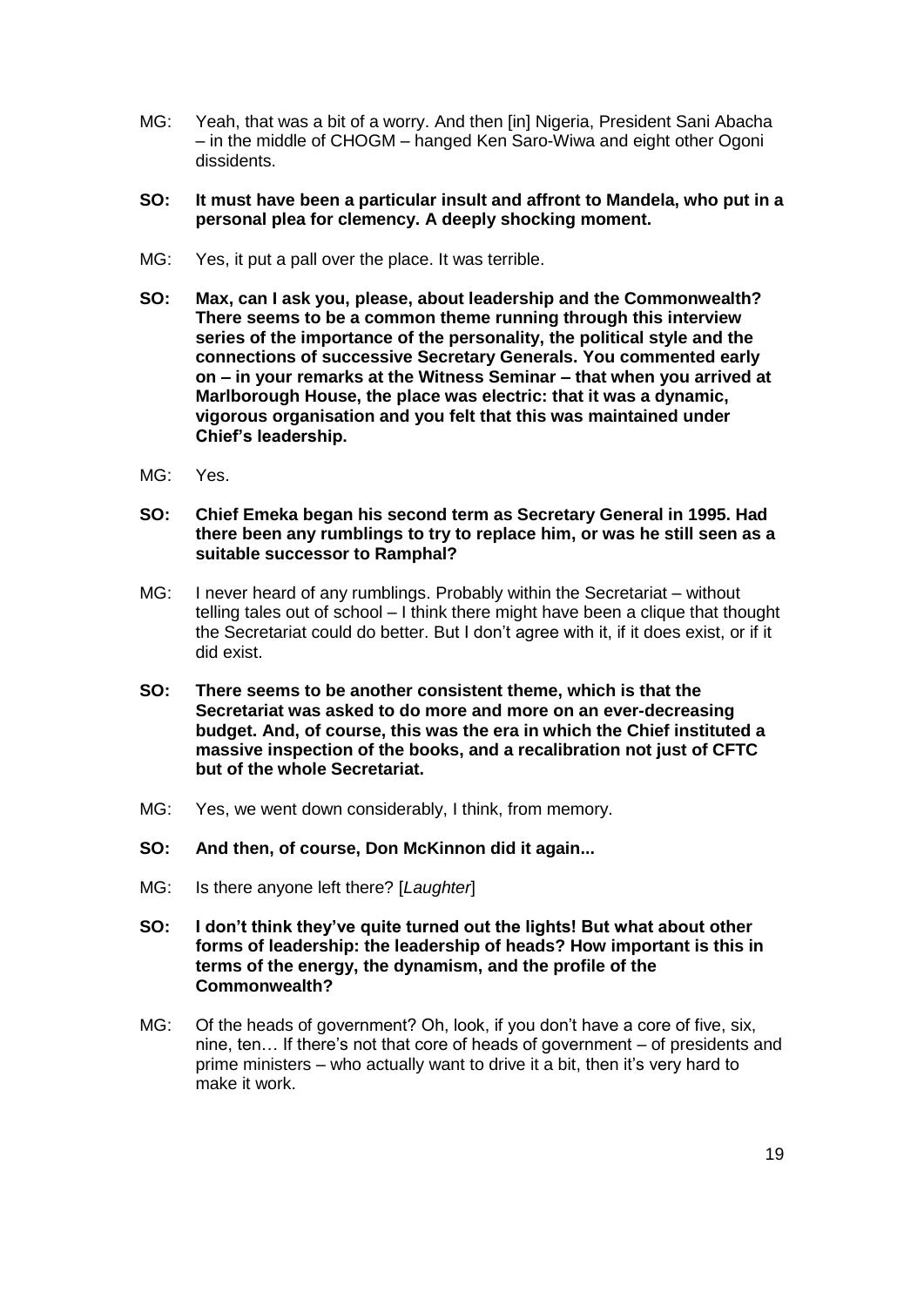- **SO: So, during your time, who would you identify as being that core who saw the Commonwealth as an entity, as a valuable vehicle for their own national policies?**
- MG: Well, [*Laughter*] quite a handful of the prime ministers and presidents, actually. Some of the key movers and shakers – Dr Mahathir… The British Prime Ministers, they certainly didn't ignore it. Whether it was because of Sonny and Chief, I'm not too sure, but the British Prime Ministers were engaged. Canadians; certain Caribbean [countries], i.e. Jamaica. And, of course, there were big issues such as South Africa, decolonisation, Namibia, democratisation… All of them big, exciting, global events, with a Commonwealth Secretariat and Commonwealth Secretary General who actually mattered. These were instruments that the prime ministers and presidents could use, and they did.
- **SO: The 1990s was a time of revolutionary and accelerating change in the structure of the international system, characterised also by a proliferation of international organisations. In the earlier era, the Commonwealth had a purpose – a utility, a visibility – which, after the end of the Cold War, seems to have dissipated somewhat. Can it be said that after the settlement of the challenge for racial justice in South Africa, that the Commonwealth was, in fact, decreasing in utility at heads level?**
- MG: Well, clearly, from what I see, because prime ministers and presidents don't turn up en masse like they used to. Before they not only turned up en masse, they wouldn't let any of their ministers come.
- **SO: I was interviewing Simon Murdoch, who had been the key top civil servant supporting Jim Bolger, and he said in his interview that he was determined that Jim Bolger was not going to go into that Retreat without his official. "He was going to need help!" I thought, I'm sorry, but this does make me smile, because the whole** *point* **of the Retreat was that they should escape their officials and go off-piste. [***Laughter***]**
- MG: That's right. [*Laughter*] And the Retreats worked. The ones I knew about [were] in Langkawi and Elephant Hills and…Where did they go in Cyprus? I forget now. I wasn't at any of them, but they worked: things were decided at these venues. Plus, the entire meeting was a two week affair. I'm not sure if you could get away with that in today's world. Certainly, there was always a core of prime ministers and presidents who liked the concept and they wanted to drive it, and they wanted the SG, the institutions of the SG and the Secretariat, and wanted them to work. I think [that], in evolutionary terms, the end of the 1980s [and] early 1990s, we saw the tail end of decolonisation with South Africa and Namibia, and then Harare launched the whole democratisation, human rights and development movement. But from that point – I think I said [this] in my other interview – where I think we fell down as a Secretariat is that we were not really able really to consolidate some of the gains that were made. That's not to say that such gains were not consolidated, but if they were, it tended to be done by others.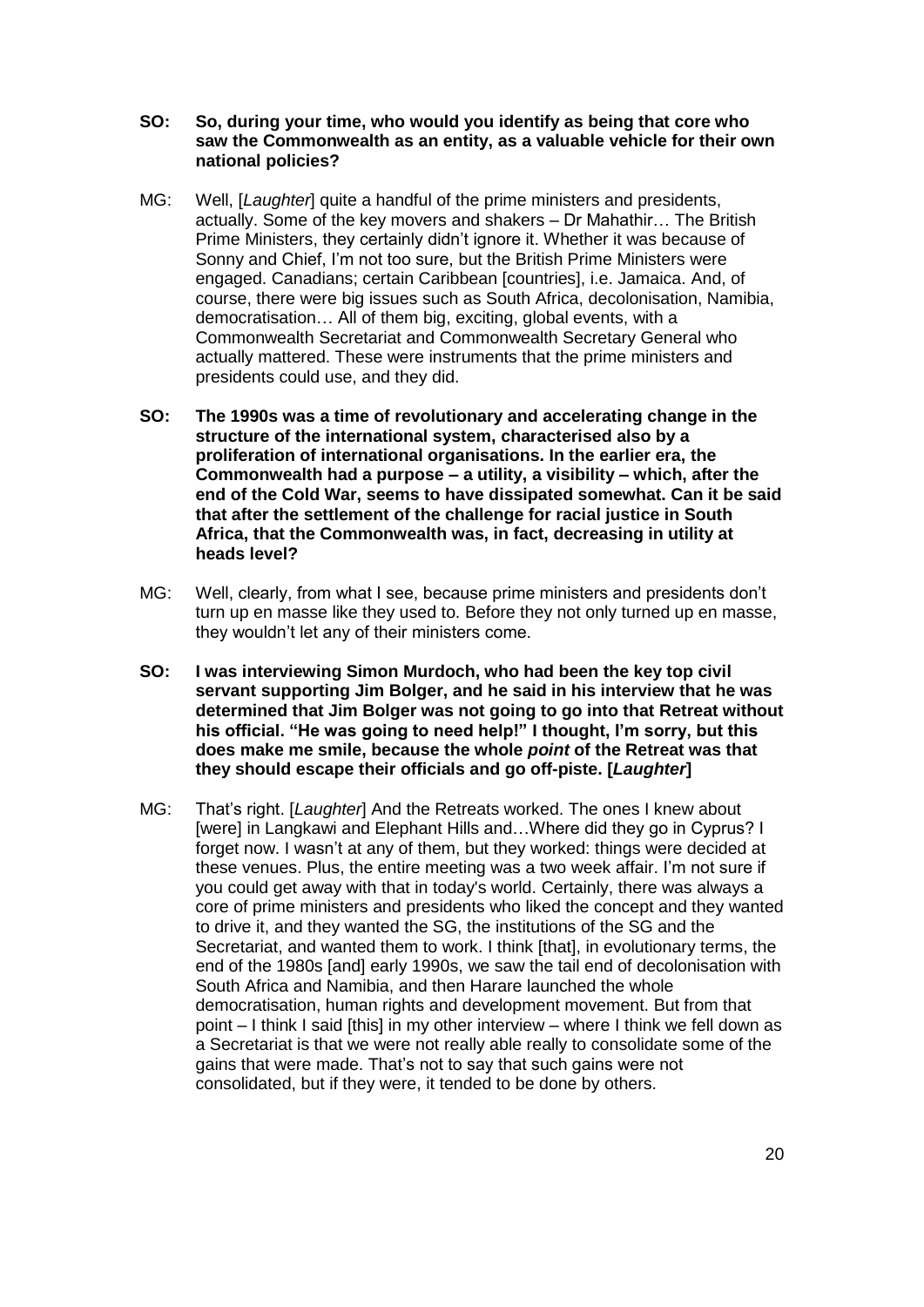- **SO: You said at the Witness Seminar that, [***Reading***] "By 1995, not too long before I was to leave, we were turning our minds collectively to the states that had come through to some form of multi-party democracy with continuing fragilities, and what we might do as a Secretariat on behalf of the Commonwealth, to try to consolidate and reinforce the gains that had been made. There was, I recall, a lively debate…about how to use CFTC in a very targeted way."**
- MG: Exactly. In other words, [how to] use very scarce resources to, first of all, address matters which might be easily remedied, and [also] those revealed in and by an election process. With experience, the Secretariat-backed election observer groups became quite clever, because in the final report written and issued before departure from the country in question, there could usually be found the template for making the process better the next time round. Typically, there would be a list of recommendations for the future. Now, what some of us thought was that we should use the CFTC to help implement those recommendations – strengthen electoral systems, introduce better and more appropriate legislation, etc. Also in our favour was that the best electoral experience on the planet is to be found in the Commonwealth – or, it was. And, in my direct experience, our Commonwealth electoral experts were fantastic: from the Caribbean, from India, Australia, the UK, Canada – all over.
- **SO: Jon Sheppard, your successor, made express reference to this wealth of knowledge, and he had extensive experience as an election observer, involved in election missions. He said that the selection of people to serve on those missions was also part of a knowledge dissemination process.**
- MG: Absolutely.
- **SO: So, they would return home having experienced what had worked and what had not worked elsewhere, and they could establish best practice.**
- MG: Yes. They were learning events for everyone. As I mentioned, most people in the Secretariat could hope at one stage or another to be on one of those missions, which, in turn, was terrific for morale in the Secretariat.
- **SO: Not only were people not stuck in the office, it was the experience of engagement?**
- MG: Yes, but it was our inability as a Secretariat to come back and help the most fragile. That's where we did not do so well.
- **SO: Was that general weakness a function of lack of funds? You say, "any form of sustained follow-up", yet Moses has said that what is extraordinary about the Commonwealth in his time there – before 2000 – was its achievement in comparison to its very modest resources.**
- MG: That's true, and one institution that was unsung and I don't know if it still operates – was the Commonwealth Law Ministers Conference. They would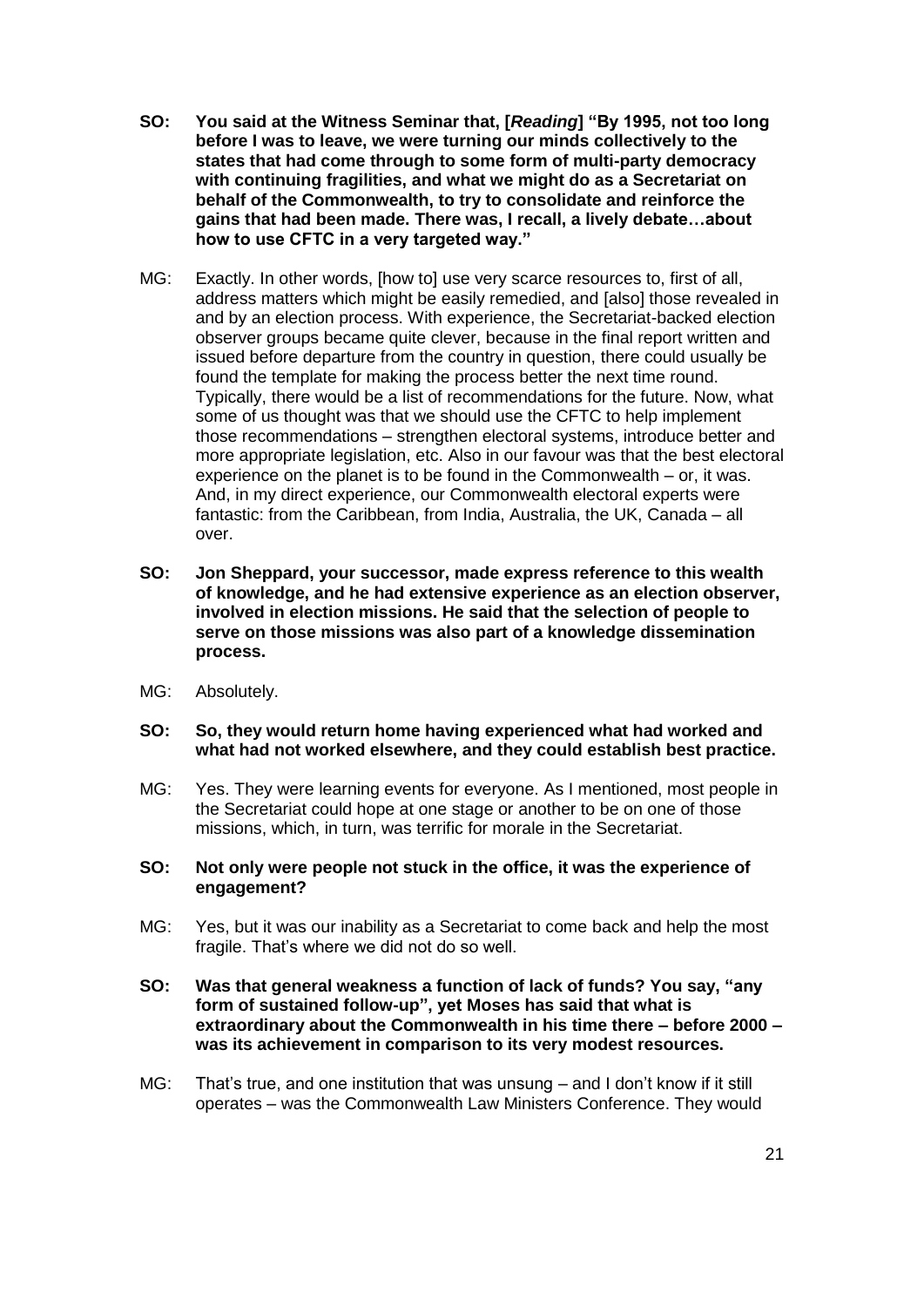hoover up the experience that we were all going through and put it on the table at Law Ministers Conferences. In turn, guidance would come out of the conferences, or the CHOGMs, or the Special Groups. In the end, I suppose, the resources were just too limited and the decision – if there was one – would have been to continue to spread the CFTC funds available.

- **SO: You also said at the Witness Seminar that, unfortunately, in any sort of sustained, targeted follow up, part of these efforts suffered from a transition to a different Secretary General. Don McKinnon's tenure has been described, particularly, as a time when the Commonwealth and the Secretariat emphasized trade and economic aspects. Max, you're an international civil servant and have remained an engaged and very knowledgeable Commonwealth observer. Do you think part of issue of impact or visibility is related to the lack of commitment – again, going back to leadership – from a Secretary General, saying, "We need to make sure that our limited resources are focussed on this question of building institutions"?**
- MG: Well, in defence of any Secretary General on the matter of the spending of funds, that's where the countries did become particularly interested, and they can tie your hands. [*Laughter*] And I think the inclination, as time went on, was to limit the Secretariat's role rather than expand it on the political and human rights and governance side. Maybe the trade and economic side… That was quite strong in my time, as well. But I think, as I said, the argument of some of us – possibly including the Chief and Sonny Ramphal – was to target the ten most fragile and see what we could do. And it just didn't happen on a sustained basis. Look at Kenya.
- **SO: Indeed. Just to go to a third aspect on this question of leadership, how important is – and what would be your observations on – the role of the Queen as Head of the Commonwealth, and the role of the Monarch as Head of the Commonwealth going forward, once Queen Elizabeth II is no longer with us?**
- MG: Well, the answer to that is we'd better keep her for as long as possible! [*Laughter*] There's absolutely no doubt that, as a personality in her own right, she's right there. You have to laugh: some of the most leftist politicians in the world – particularly [from the] Caribbean and sometimes Australia and New Zealand – they love going and meeting this Head of the Commonwealth.
- **SO: At a recent lecture in Lisbon, I described the Queen as having personal charisma, arguing that she was highly astute and adept at using this charisma, because she's a very effective politician – with a small 'p'.**
- MG: Very; I agree.
- **SO: And my audience looked me at blankly and said, "How can you say an 87-year-old British monarch has political charisma?"**
- MG: No, she does; without a doubt. As to what happens, things are already happening. If you look at the Secretariat today, I – as an outsider – would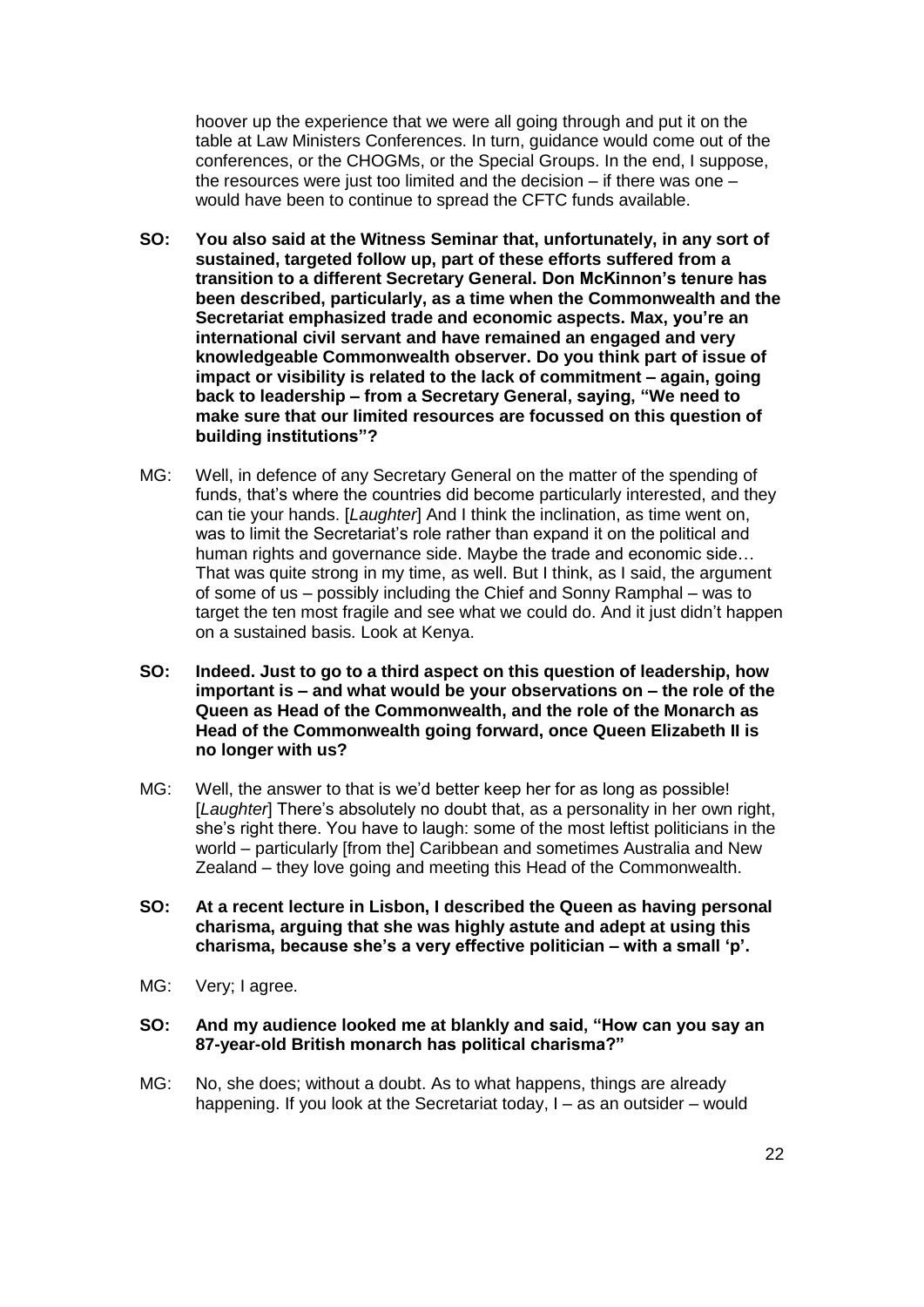wonder what its role is. Is the role to make sure that the heads get together and come to agreement on key issues every couple of years? Maybe.

### **SO: That was the original idea – let's face it – in the debates over setting up the Secretariat and the SG in 1964/65, in the founding Memorandum.**

MG: That's absolutely right. And then you could argue that it got out of control in…

# **SO: It did!**

- MG: [*Laughter*]*…*in the 1970s, 1980s and 1990s.
- **SO: Well, Sonny Ramphal could not have done what he did if Arnold Smith hadn't set up the Secretariat and driven this international organisation forward, using the 'soft' policy space.**
- MG: That's right, yes. The future is like everything an amalgam of a whole lot of things, and I guess whatever form it takes, the Monarch of Great Britain will be the head of it.
- **SO: Can you see a time in the near future when the Commonwealth decides it has sufficiently grown up and that it doesn't need a head? A formal head, that is. It has a Secretary General.**
- MG: Good question.

### **SO: Derek Ingram raised this idea thirty years ago.**

MG: Ah, not with the present one: and no reflections on the people who follow. We don't know who that is, anyway. I don't know.

#### **SO: So, how did you perceive and observe the Queen to be particularly effective in her role as Head of the Commonwealth?**

- MG: Well, firstly, as far as I know, she was always readily available to the Secretary General who – and I think this must still happen – briefs her on a fairly regular basis. I don't know when, but I do seem to remember Chief doing this every so often. Very much was made at the CHOGM of the event when she would not only see the heads collectively but she saw all of them one by one. I suppose it still happens. So, if you're talking about diplomacy under the radar, what she says in those one-on-ones…Well, we have no evidence either way, but I'm sure it's always very wise. But I think just her being there, with that sort of experience… She was there in 1952: none of the others can say that. [*Laughter*] But maybe the position of Head of Commonwealth will lapse; maybe it will.
- **SO: Please, could I ask about the Commonwealth and development? You've made reference to this: that part of the Commonwealth's 'grand strategy' in a time of change was to support post-independence political institution-building and development, in addition to the other grand**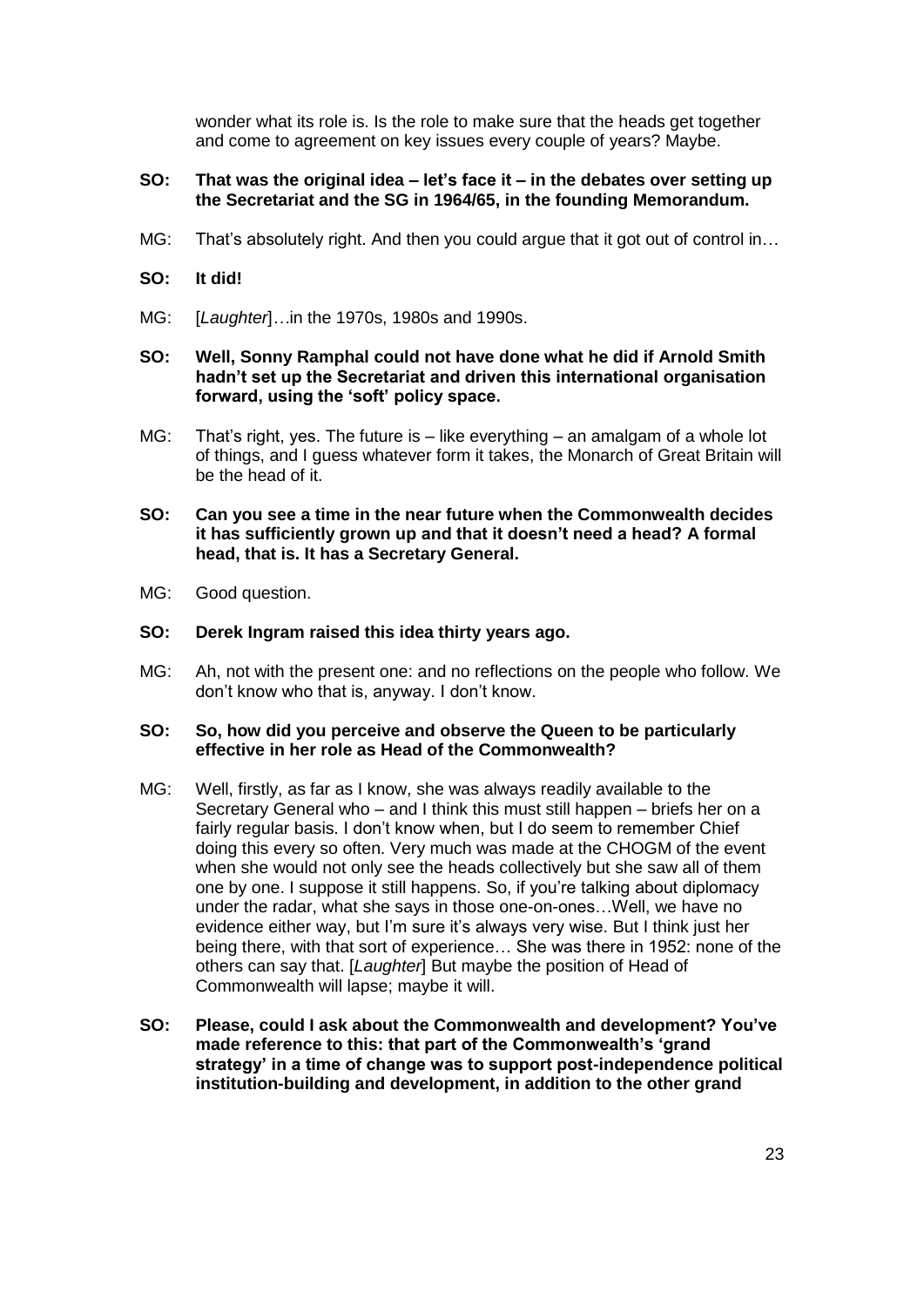## **strategy of opposing apartheid. Why do you think CFTC did not get the kudos and recognition that it could be said to deserve?**

- MG: Yes, it did do good work and possibly still does, I don't know. Why didn't it get the kudos? I think individual governments probably preferred to give the kudos to their own aid organisations and instruments.
- **SO: Ah, so, the political benefit comes with bilateral aid and grants, loans, etc., in a one-to-one arrangement, rather than contributing to a multilateral pot.**
- MG: I assume so.

#### **SO: Were you at all involved in any of the discussions about the HIPC, Heavily Indebted Poor Countries, debt relief initiative?**

MG: No, but I would like to add one thought in relation of the CFTC and development activities through the Commonwealth. I think where the CFTC was particularly valuable – and possibly still is – is in enabling the smaller countries, of which there are twenty-five or thirty, to be able to cope, for example, with the global discussion on economic development. Right now, we're in the final stages globally of moving from MDGs, Millennium Development Goals, to Sustainable Development Goals – I think that's what they're going to be after 2015. With the best will in the world, it's very difficult for any small country with a small bureaucracy to keep up with the issues involved. Now, I know that during the 1990s and particularly during my time, the CFTC and the economic side of the Secretariat actually did a lot of work in helping small countries come to us in relation to the bigger global issues and the bigger pictures. That actually applied to global political issues, as well. In my time we set up in New York – or, rather, the Secretariat set up – the Commonwealth Small States Office.

#### **SO: Yes, it's still there.**

- MG: It's still there. Well, that's not a bad reflection of service to small states. But I just wanted to make the point that, right now, I assume that this is a particularly important role for the Secretariat: to help these smaller countries cope. It's capacity building and it's also knowledge transfer.
- **SO: Yes, which perhaps explains why there are a raft of appointments being advertised by the Secretariat at the moment in the development sector! So, how far do you think, then, from your perspective, that the Commonwealth is indeed the quintessential small states organisation, by virtue of the majority of its members being those – I think you said – 'sovereign mice'?**
- MG: Right. [*Laughter*]
- **SO: Is that its unique selling point, that it is a small states organisation?**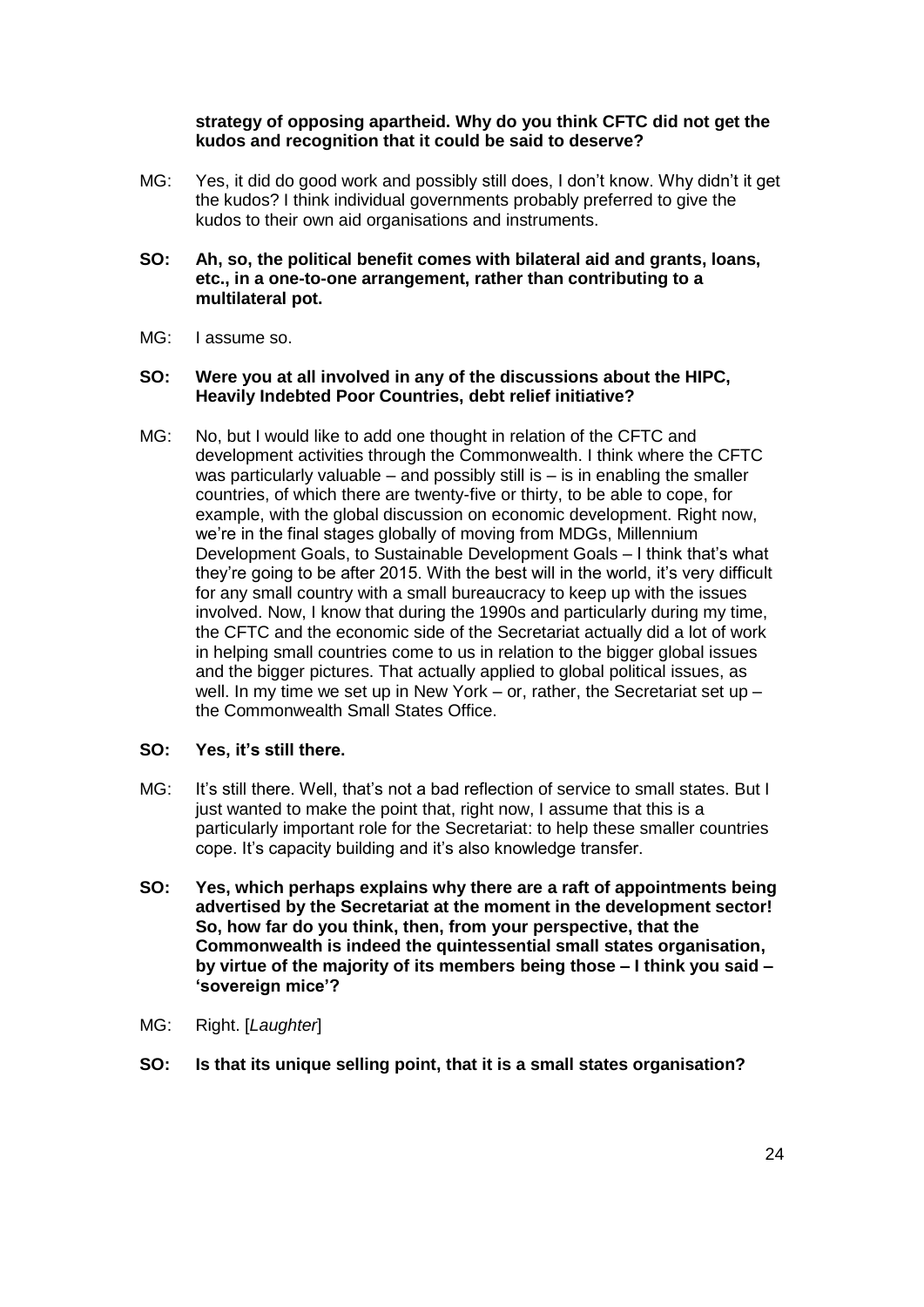- MG: Well, it's not to be underestimated, because I think, for the Secretariat's existence, it has certainly been a defender and a builder of small states capacity. They don't have too many friends elsewhere, apart from, say, the World Bank and the IMF and neighbouring countries, but sometimes they want someone a bit more neutral.
- **SO: Yes, indeed. What about the Commonwealth and the question of Human Rights, which, after all, is particularly contentious at the moment? Sir Ronald Sanders has written very cogently about this, saying that there appears to be emerging in the Commonwealth a divide between 'old Commonwealth' – those that are more of a western liberal democratic tradition – and 'new Commonwealth', who don't place quite such emphasis on judiciable rights. So, there's an increasing tension within the association, and it is manifest particularly on this question of the Human Rights Commissioner.**
- MG: It's been there since the beginning. [*Laughter*] That was one of the big battles in the 1990s: between the western liberal democracies in the Commonwealth – focussing on elections and democracy and constitutions, etc., etc., etc. – and the Malaysias, the Indias and Caribbeans of this world, who said, "Just a moment, rights is more than just the political. It's political and economic." So, Harare might have been a forerunner, but the communiqué from the Cyprus CHOGM in 1993 is revealing in its articulation of the concepts of democracy, Human Rights and development.

#### **SO: You had made mention, earlier, that the communiqué in the Limassol CHOGM in 1993 built on the back of the Vienna meeting.**

- MG: That's right. The Vienna World Conference on Human Rights. There was a Geneva meeting preceding it, amongst the Commonwealth nations, to bridge this emerging chasm between the political and economic.
- **SO: Yes, okay. Madhuri talked expressly about that. So, how much of a relationship was there between the Secretariat and the Commonwealth Human Rights initiative, set up at Jaipur in 1989? That was not a product of the Human Rights Unit – it was a separate, autonomous entity?**
- MG: Right. Well, I think possibly the argument would be that whether you have a Commonwealth Human Rights Unit within the Secretariat or not is neither here nor there. Everyone should be thinking 'rights', and in the UN that's what I have always told my staff. Because there is an office of the High Commissioner for Human Rights in the UN doesn't mean that they're the only ones responsible for the promotion and protection of Human Rights. Rights are universal, and they're not just political. They're economic. So, I think the Commonwealth Human Rights Initiative was partly an attempt to reach out into the non-government world, as well. Most Human Rights are contravened by governments, anyway. The Human Rights Unit [is] a small instrument within the Secretariat, but I would hope that every officer in the Secretariat now thinks 'rights'.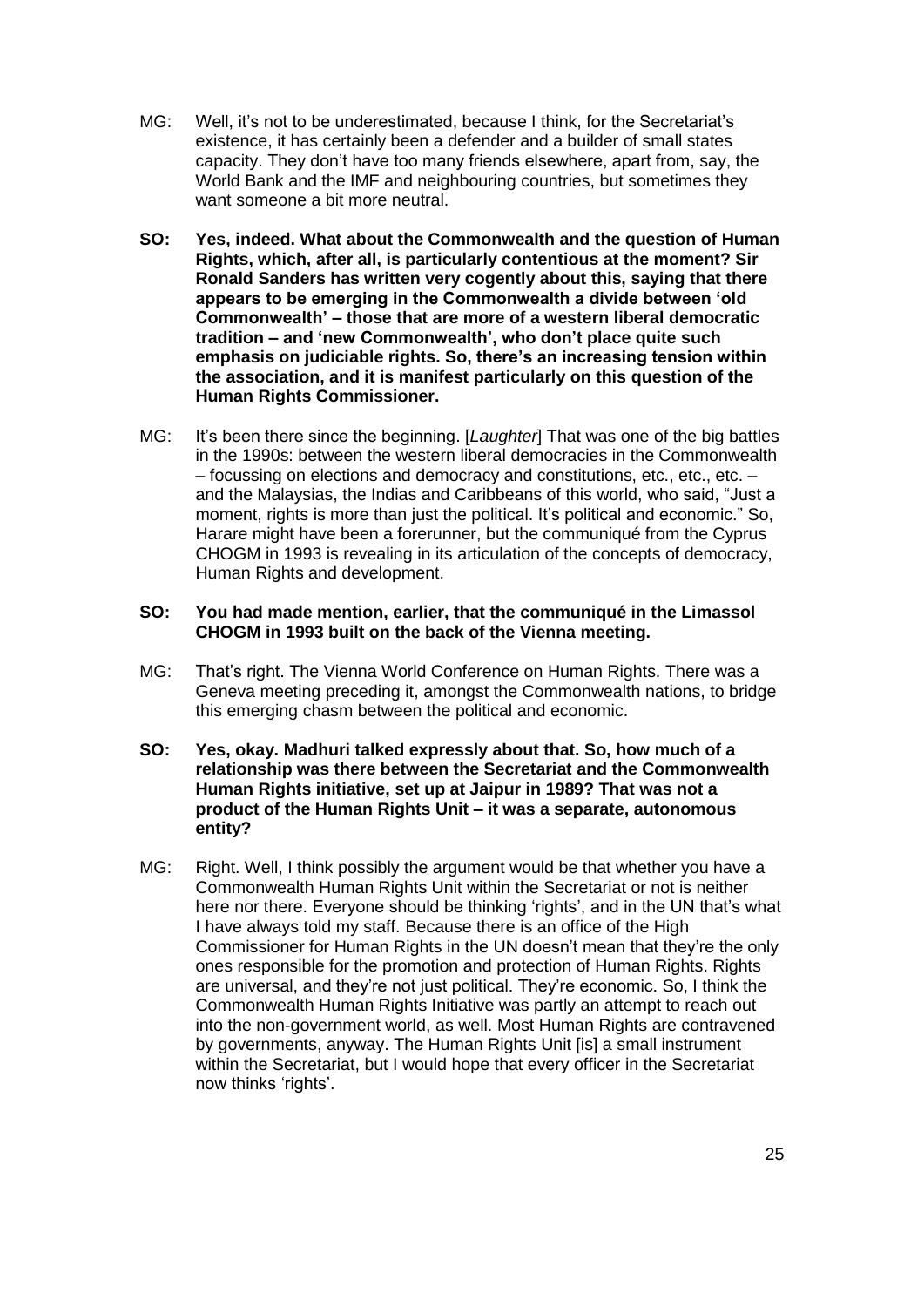- **SO: So, what's your view of a Commonwealth Human Rights Commissioner, then? Problematic, in terms of expense? Or in terms of duplication, because of the UN Human Rights Commissioner? Or because it risks interference in the domestic affairs of sovereign nations?**
- MG: Well, I think my response to that off the cuff, very much would be that the Secretary General is that person. Certainly, in the UN, that's the case, whether the Secretary General likes it or not. But the chief of Human Rights in the United Nations is the Secretary General.

### **SO: Indeed. So, you are saying that, in the Commonwealth, there is already a Human Rights Commissioner in the form of the SG?**

- MG: Yes, absolutely. It would be interesting to see what the former Secretaries General think of that. They might agree, actually.
- **SO: It's going to be interesting, too, for the role of the Secretary General and the selection of the next candidate going forward, after Secretary General Sharma has reached the end of his second term in 2016. I know there is discussion now about whether or not there should be established criteria. For instance, is it a question of regionalism and should this be brought into play? Is there a question of circulation around the Commonwealth, or is it, in fact, about finding the best candidate for the job?**
- MG: There haven't been enough yet to properly look at it on a geographical basis. [*Laughter*] There has only been five.

### **SO: Max, what would you say, then, for the viability of the Commonwealth going forward?**

MG: Well, like any of these things, it will be what people want to make of it. I would say that, of the three or four things that are absolutely critical, one is buy-in from the leaders of the Commonwealth: prime ministers and presidents. I think the second thing that is critical is – whether you like it or not – [that] the Secretary General is not a puppet. So, you have to pick the right person for the job. And the third part of it, I would toss in  $-$  it sounds very blasé  $-$  is that what should govern the life of the Secretary General are rights and principles. And the ones I served with did. I think they governed and were governed by rights and principles.

# **SO: So, they should be a public conscience?**

MG: I think so. I'm sure there are plenty of people that disagree with that, but I think so. [*Laughter*]

# **SO: Speaking truth to power?**

MG: Yes. Otherwise, then, they just organise the CHOGMs every two years.